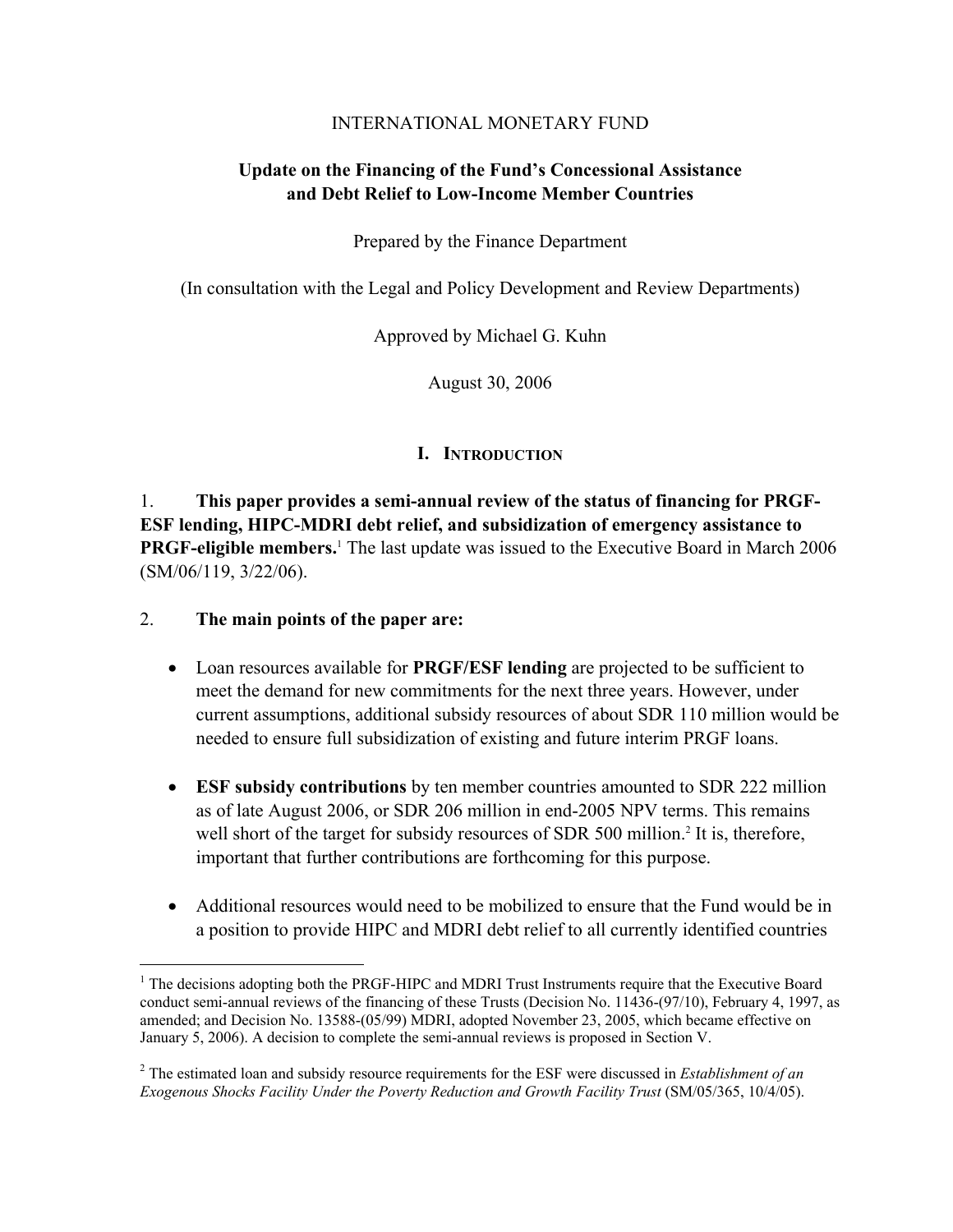that could eventually qualify for such relief, including the four **newly identified HIPCs under the sunset clause** and the **three protracted arrears cases.**<sup>3</sup> The estimated costs to the Fund of providing debt relief for the four newly identified HIPCs could amount to close to SDR 100 million, while those for the three protracted arrears cases could be about SDR 1.8 billion. In light of recent positive developments in Liberia and in some newly identified HIPCs, resource mobilization could become a matter of urgency in the period ahead.

• Additional subsidy contributions will need to be mobilized to enable the Fund to continue to provide **emergency assistance** on concessional terms. Currently available resources are estimated to be sufficient to cover existing needs, but additional contributions would be needed in the event of new large requests for emergency assistance, which could be forthcoming in late 2006 or early 2007.

# **II. FINANCING OF PRGF-ESF LENDING OPERATIONS**

## **Interim loan resources**

1

## 3. **As of end-June 2006, available interim loan resources amounted to**

**SDR 2.7 billion.** This was little changed from the level reported in the last update, as new PRGF commitments in the first half of 2006 were largely offset by a sizable undrawn balance under an expired PRGF arrangement. Six new PRGF arrangements, totaling SDR 0.2 billion, were approved in the first half of 2006.<sup>4</sup> Based on updated country-specific projections, staff estimate that total PRGF commitments for the year as a whole could be about SDR 0.4 billion. This is somewhat lower than reported in the previous update, reflecting delays in reaching understanding on programs to be supported by PRGF arrangements with several potential borrowers. No loan commitments under the ESF have been made to date.

<sup>&</sup>lt;sup>3</sup> Eleven of the pre-decision point countries that were recently assessed to have met the end-2004 income and indebtedness criteria under the HIPC Initiative might wish to avail themselves of debt relief under the Initiative. An additional three countries (Bhutan, Lao PDR, and Sri Lanka) also assessed to have met the criteria have indicated that they do not wish to avail themselves of debt relief under the Initiative and, accordingly, are not included in the discussion and financing projections set forth in this paper. In April 2006, the Fund and Bank Boards endorsed and closed the list of countries assessed to have met the Initiative's end-2004 income and indebtedness criteria, but recognized that the list could be amended to include countries whose data are subsequently verified to have met these criteria. Aside from the three countries that do not wish to avail themselves of debt relief, this list includes seven countries that had been identified as HIPCs (including the three protracted arrears cases) in previous HIPC Initiative reports and four additional countries (Eritrea, Haiti, the Kyrgyz Republic, and Nepal). These four countries are referred to in this report as the four newly identified HIPCs.

<sup>&</sup>lt;sup>4</sup> New PRGF arrangements were approved for Afghanistan, Albania, Grenada, Moldova, Rwanda, and Sierra Leone.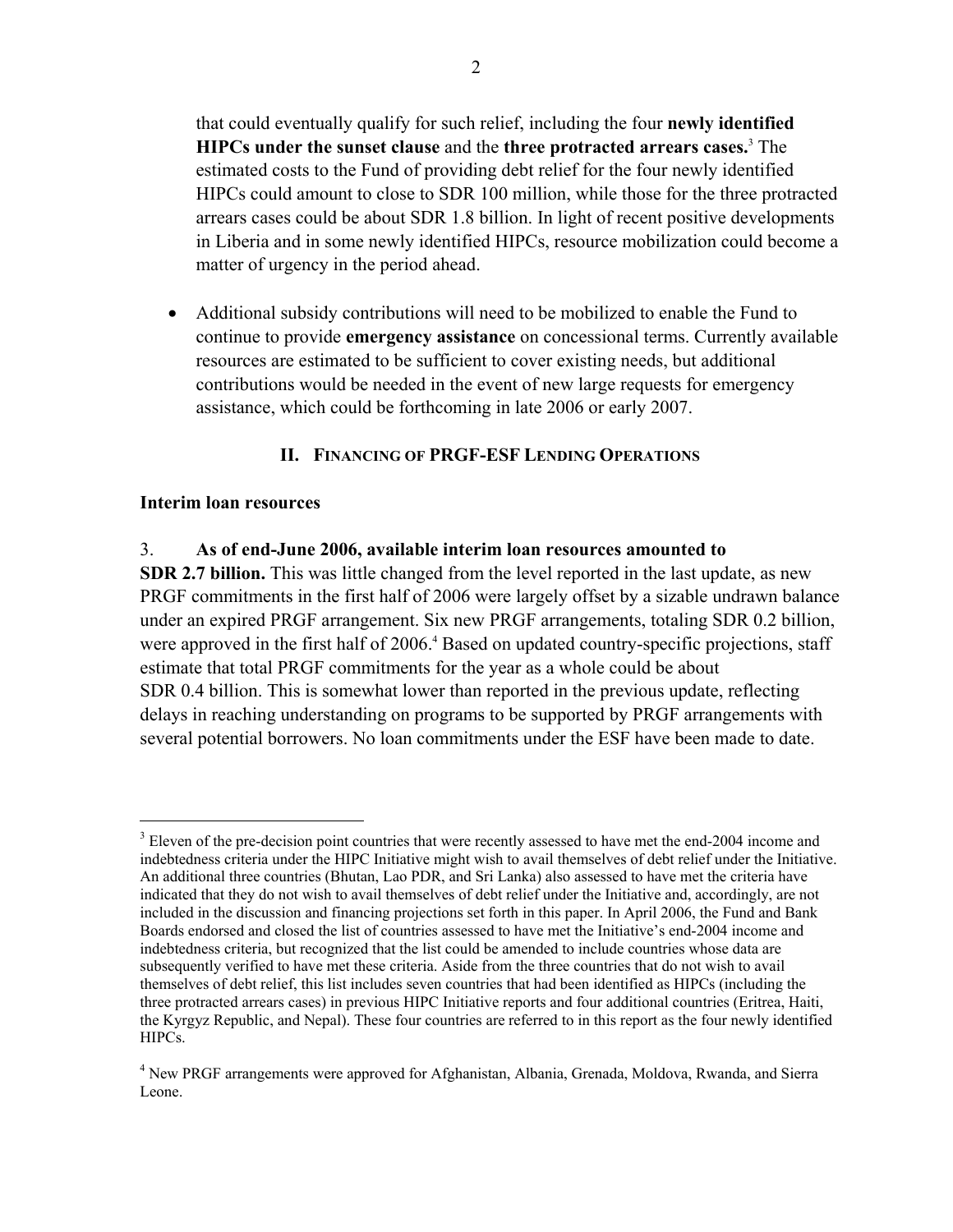4. **Based on current projections, available loan resources appear sufficient to cover new PRGF-ESF commitments for the next three years** (Table 1). Latest staff estimates suggest that total demand for PRGF loans in 2007 and 2008 combined could be about SDR 1.6 billion, reflecting possible requests for PRGF arrangements by a few large quota countries. No provision is made in these projections for possible new lending following arrears clearance by the three protracted arrears cases (Liberia, Somalia, and Sudan). As illustrated in Table 1, the possible demand for new PRGF arrangements from these countries at maximum access levels (185 percent of quota) would largely exhaust available loan resources by the end of the period.

5. **The above estimates do not take account of possible requests for ESF loans and PRGF augmentation.** Staff's previous estimates indicate that such requests could amount to SDR 400 million per year.<sup>5</sup> In the context of resource mobilization for the ESF, France and Spain have pledged new loan resources of about SDR 0.7 billion. As envisaged earlier, these additional resources, once finalized, would be used to make loans to PRGF-eligible countries under both the PRGF and ESF arrangements.<sup>6</sup>

| Existing loan resources                                    | 15.8 |
|------------------------------------------------------------|------|
| Commitments to borrowers                                   | 13.1 |
| Of which: cumulative disbursements                         | 12.2 |
| Uncommitted interim resources (as of end-June 2006)        | 2.7  |
| Projected demand for PRGF loans in the second half of 2006 | 0.2  |
| Projected demand for PRGF loans in 2007 and 2008           | 1.6  |
| Possible need by protracted arrears cases 1/               | 1.0  |
| Liberia                                                    | 0.2  |
| Somalia                                                    | 0.2  |
| Sudan                                                      | 0.6  |
| Memorandum item:                                           |      |
| New loan resources 2/                                      |      |

Table 1. Loan Resources of the PRGF-ESF Trust (In billions of SDRs)

1/ Assuming PRGF access of 185 percent of the 12th Review quota. 2/ Pledged by France and Spain in the context of resource mobilization for the ESF.

#### **Interim PRGF subsidy resources**

6. **Estimated resources available for interim PRGF subsidies amounted to SDR 1.3 billion as of end-June 2006** (Table 2). This includes subsidy resources currently held in the PRGF-ESF and PRGF-HIPC Trusts, projected additional inflows, and the G-8

 $\overline{a}$ 

 $5$  See SM/05/365 (10/4/05).

<sup>6</sup> See SM/05/365, Supplement 1 (10/25/05).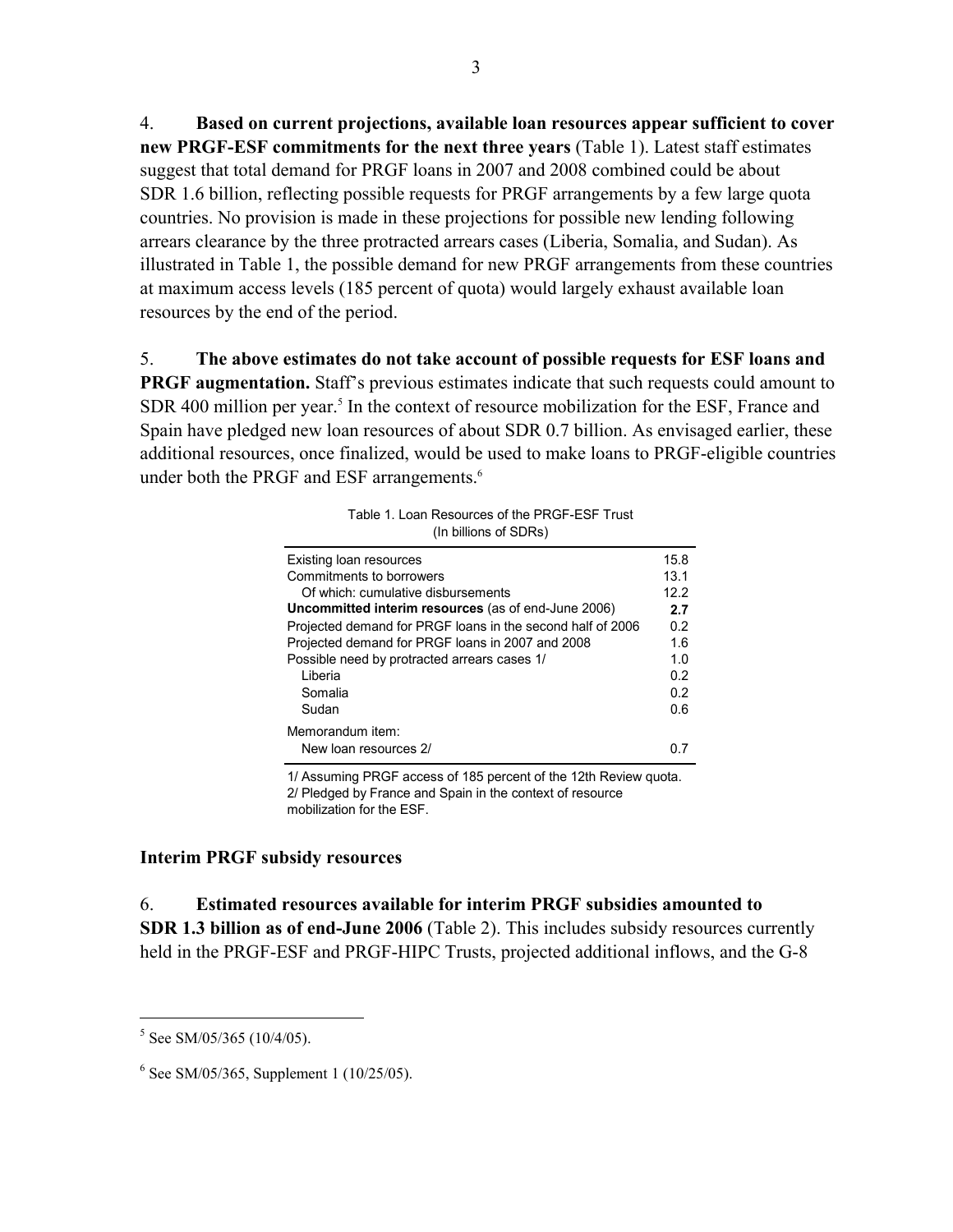contribution committed in the context of the MDRI.<sup>7</sup> However, it does not include ESFrelated subsidy contributions discussed below.<sup>8</sup> Staff has finalized disbursement arrangements with the G-8 contributors.<sup>9</sup>

| Table 2. Estimated Interim PRGF Subsidy Resources 1/<br>(In billions of SDRs; as of end-June 2006)                                                                                       |      |  |  |  |
|------------------------------------------------------------------------------------------------------------------------------------------------------------------------------------------|------|--|--|--|
| <b>PRGF-ESF Trust</b>                                                                                                                                                                    | 1.04 |  |  |  |
| <b>PRGF-ESF Subsidy Account</b>                                                                                                                                                          | 0.99 |  |  |  |
| <b>PRGF Subsidy Account</b>                                                                                                                                                              | 0.05 |  |  |  |
| PRGF-HIPC Trust 2/                                                                                                                                                                       | 0.09 |  |  |  |
| Projected additional inflows 3/                                                                                                                                                          | 0.17 |  |  |  |
| Total                                                                                                                                                                                    | 1.30 |  |  |  |
| Memorandum item:                                                                                                                                                                         |      |  |  |  |
| Subsidy contributions pledged for the ESF 4/                                                                                                                                             | 0.21 |  |  |  |
| 1/ Excludes subsidy contributions pledged for the ESF, but<br>includes the G-8 contribution.<br>2/ Excludes the HIPC sub-account balance which is<br>earmarked for HIPC assistance only. |      |  |  |  |
| 3/ In end-June 2006 NPV terms; mainly reflects interest<br>income on bilateral deposit agreements with the PRGF-<br>HIPC Trust.                                                          |      |  |  |  |

4/ As of late August 2006; in end-2005 NPV terms.

7. **Under current interest rate assumptions, available interim subsidy resources would be sufficient to subsidize existing PRGF loans as well as new PRGF commitments of about SDR 2.3 billion**. 10 This is less than the current level of interim loan resources of SDR 2.7 billion, implying a shortfall of interim PRGF subsidy resources of about SDR 110 million in end-June 2006 NPV terms. This estimated shortfall is higher than that reported in the last update (SDR 75 million, end-2005 NPV), reflecting the subsequent rise in interest rates.

# 8. **Some previously pledged bilateral contributions to the PRGF-HIPC Trust have not been received.** These involve pledges by ten countries to the PRGF-HIPC Trust,

 $\overline{a}$ 

 $7$  The G-8 committed to provide an additional subsidy contribution of SDR 100 million in end-2005 NPV terms to maintain the Fund's concessional lending capacity.

<sup>&</sup>lt;sup>8</sup> More generally, although for analytical and presentational purposes, the discussion in this paper distinguishes between PRGF and ESF subsidies, the resources in the PRGF-ESF Subsidy Account are, in fact, available to subsidize both PRGF and ESF loans.

<sup>&</sup>lt;sup>9</sup> As of late August 2006, SDR 54 million had been received and placed in the PRGF-ESF Subsidy Account.

<sup>&</sup>lt;sup>10</sup> It is assumed that, consistent with the World Economic Outlook (WEO) projections, the average SDR interest rate will rise gradually from the current 3.8 percent to 5 percent in 2011 and beyond.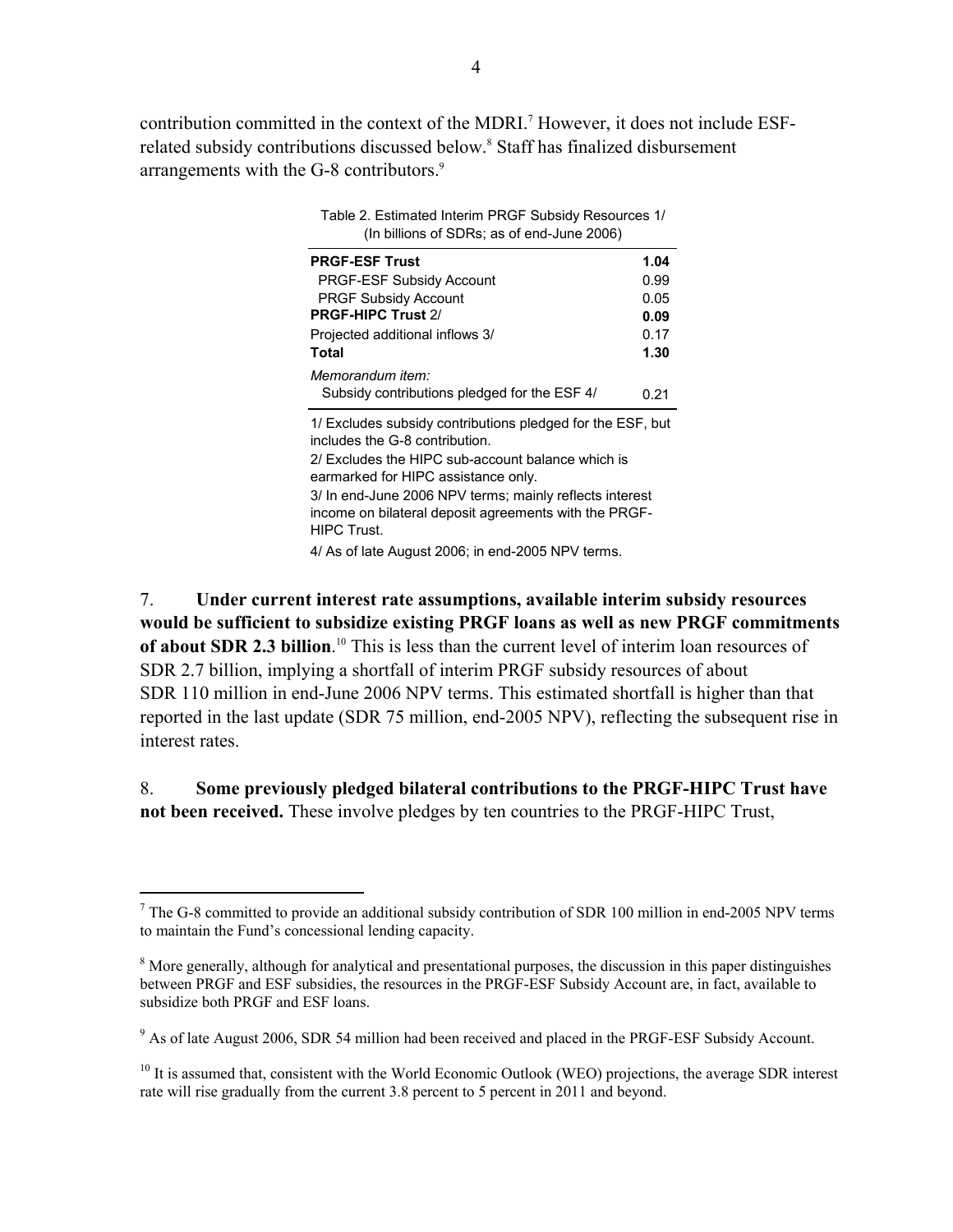amounting to SDR 32 million (Table 3). It is important that these contributors take the necessary steps to make their contributions effective so as to ensure full funding of PRGF-HIPC operations. Staff has followed up on these pledged contributions and will continue to assist the contributors in finalizing the necessary arrangements.

| Table 3. Pending Contributions to the PRGF-HIPC Trust     |
|-----------------------------------------------------------|
| (In millions of SDRs "as needed"; as of end-July 2006) 1/ |

| Venezuela         | 20.4 | Dominican Republic | 0.5  |
|-------------------|------|--------------------|------|
| Argentina 2/      | 6.4  | Lebanon            | 0.4  |
| Gabon 2/          | 1.9  | Grenada            | 0.1  |
| Trinidad & Tobago | 1.6  | Vanuatu            | 0.1  |
| <b>Bahrain</b>    | 0.9  | <b>Maldives</b>    | 0.0  |
|                   |      | Total              | 32.2 |

1/ "As needed" is defined in Appendix Table 2, footnote 3. 2/ These are the remaining balances for Argentina and Gabon, which have already contributed SDR 16.2 million and SDR 2.5 million "as needed", respectively, to the PRGF-HIPC Trust.

#### **Subsidy contributions for the ESF**

9. **Since the last update, the Fund has received firm pledges of ESF subsidy contributions from Oman, Spain, and Trinidad and Tobago** (Table 4). As of August 25, 2006, total ESF subsidy pledges amounted to SDR 222 million from ten countries, equivalent to about SDR 206 million in end-2005 NPV terms. These pledges involve grants, investment/deposit agreements, and concessional loans (Box 1). Agreements have been reached with most of these contributors to make their contributions effective. However, progress to date is still well short of the target for subsidy resources of SDR 500 million in end-2005 NPV terms. It is, therefore, important that further contributions are forthcoming for this purpose.

Date of Form of pledge contribution (Currency) (SDR equivalent) 1/ (NPV equivalent) 2/ Canada 11/28/05 Grant SDR 14.3 14.3 13.9 France 12/16/05 Concessional Loan US\$30 20.2 17.0 4/ Japan 11/28/05 Grant SDR 20 20.0 18.0 Oman 3/19/06 Grant SDR 3 3.0 3.0 3.0 Norway 2/22/06 Grant SDR 24.7 24.7 22.5 Russian Federation 1/30/06 Grant SDR 30 30.0 30.0 26.9 Saudi Arabia **3/7/06** Investment Agreement SDR 40 3/ 40.0 2/ 40.0 Spain 4/24/06 Concessional Loan SDR 5.3 5.3 5.3 4/ Trinidad and Tobago 8/25/06 Deposit Agreement SDR 1.1 3/ 1.1 0.8 4/ United Kingdom 11/23/05 Grant **2006** 63.7 58.2 **Total 222.3 205.6** Contributors Date of Form of Contribution pledged<br>Contributors pledge contribution (Currency) (SDR equivalent) 1/ (N Table 4. ESF Subsidy Contributions (In millions of currency units; as of August 25, 2006)

1/ Calculated using the exchange rate of August 25, 2006.

2/ In end-2005 NPV terms.

3/ Reflecting net investment income to be generated.

4/ Tentative estimates; subject to finalization of commitments.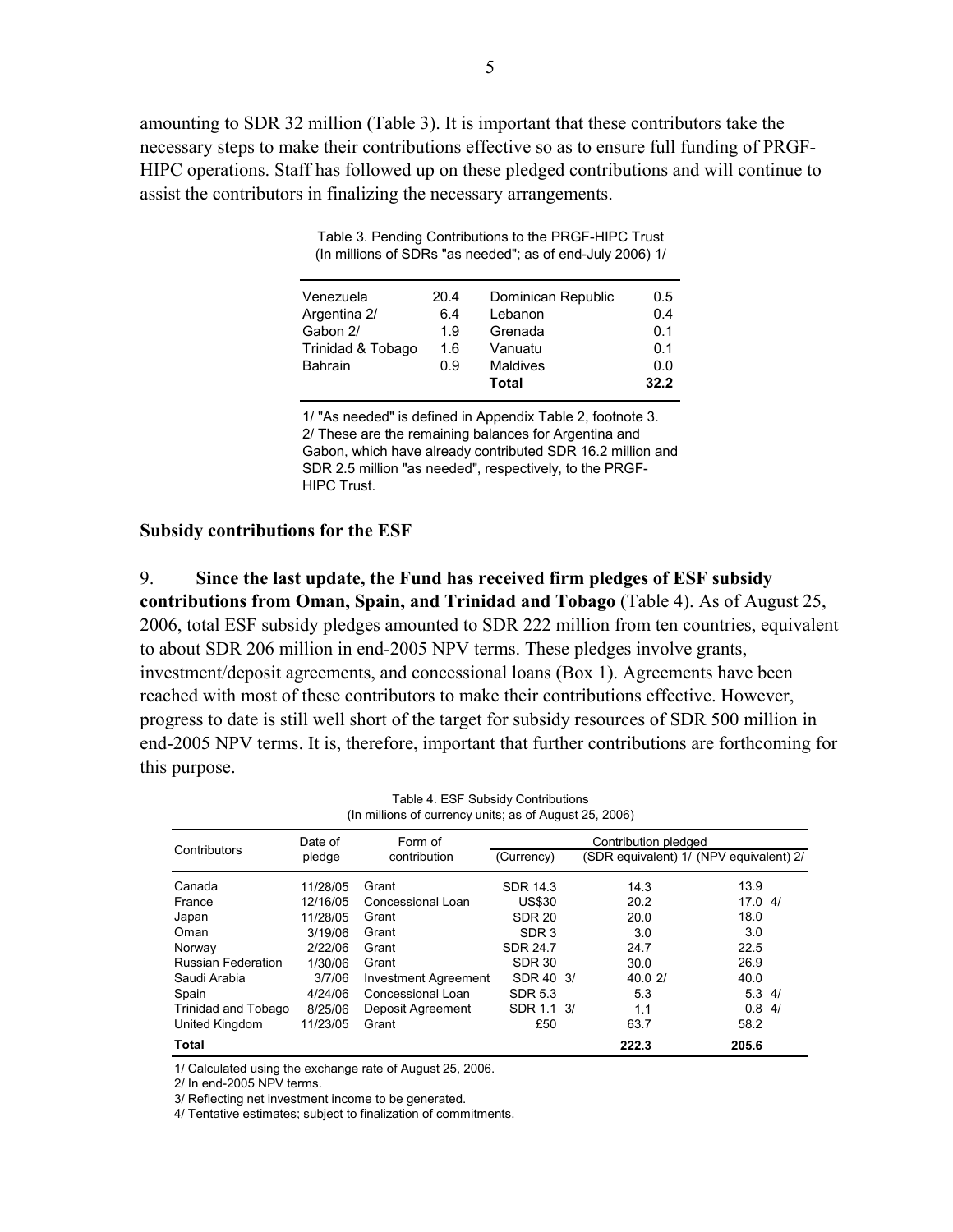## **Box 1. ESF Subsidy Contributions**

There are three broad options for making subsidy contributions toward the Exogenous Shocks Facility (ESF): outright grants, investment/deposit agreements (zero- or low-interest deposits to be invested by the Fund), and concessional loans.

- **Outright grants:** A grant contribution would normally be set out in a pledge letter that specifies the intended purpose as well as the expected date and mode of payment. Grants can be disbursed in one-go, or in installments over time.
- **Investment/deposit agreements:** A deposit carrying a zero or below market interest rate (e.g., 0.5 percent per annum) would generate subsidy resources for the ESF via net investment earnings. The Fund, as trustee, would invest the deposit on behalf of the contributor, with any interest earnings in excess of interest payments due to the contributor considered as subsidy contributions to the ESF.
- **Concessional loans:** A contribution can also be made by lending to the Loan Account of the PRGF-ESF Trust at zero or below market interest rate. The loan would thus generate subsidy savings (or implicit subsidy contributions) for the Trust.

Among these options, outright grants are the most straightforward and, hence, easiest to administer. Grant contributions can be also made available immediately for meeting subsidy needs. Investment agreements and concessional loans are more complicated in the sense that net investment earnings or implicit subsidy contributions are subject to changes in market interest rates and are only generated over time. Moreover, for concessional loans, implicit subsidy contributions can only be realized after such loans have been disbursed to **borrowers** 

# **PRGF-ESF Reserve Account**

10. **The Reserve Account of the PRGF-ESF Trust is designed primarily to provide security coverage to the Trust lenders in the event of a delay or non-payment by PRGF-ESF borrowers.** It also serves to meet temporary mismatches between repayments from borrowers and repayments to lenders. The Reserve Account has been financed by reflows of Structural Adjustment Facility and Trust Fund repayments and investment returns on the balance held in the Account.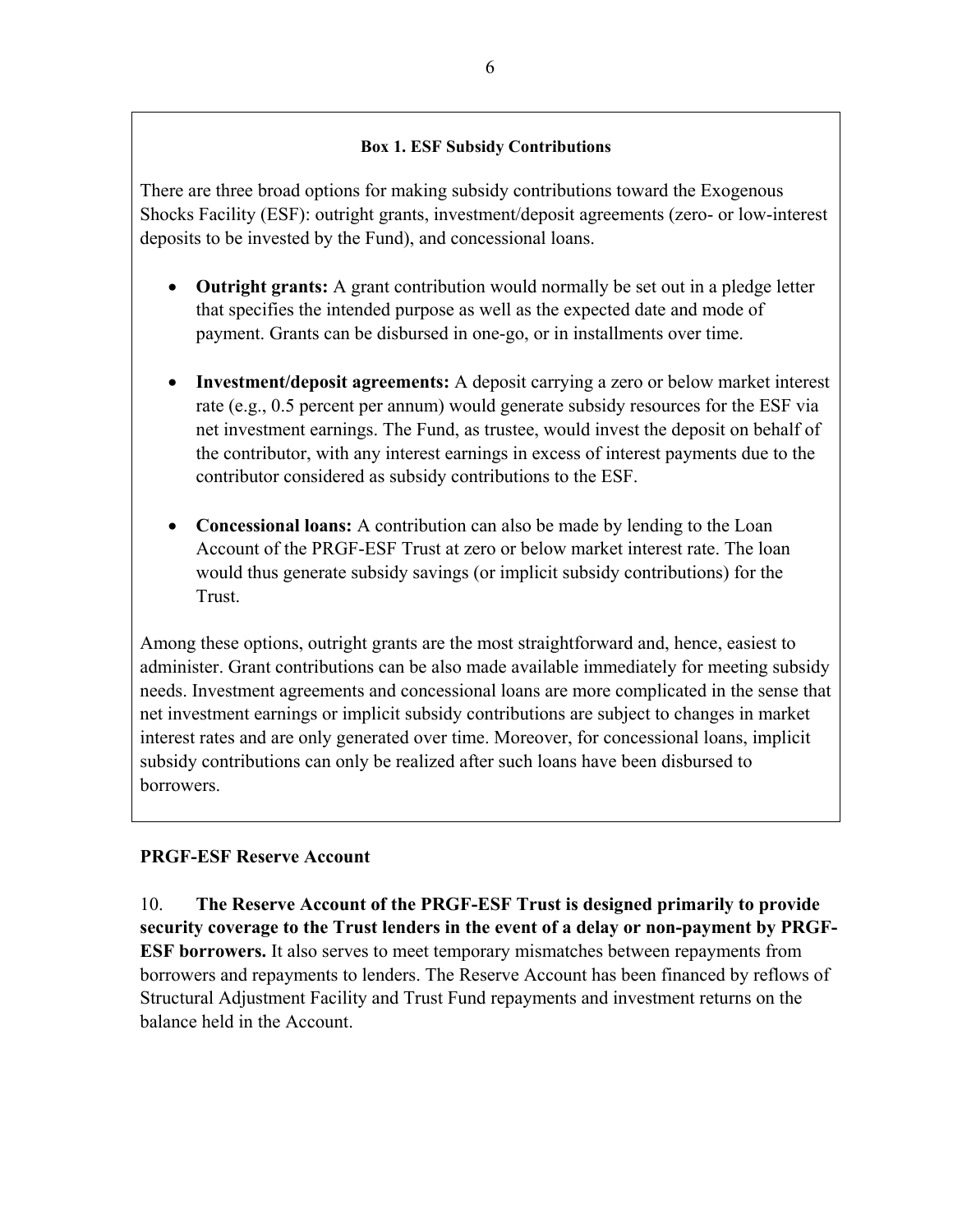**SDR 3.3 billion.**<sup>11</sup> Following the delivery of MDRI relief to 21 countries, which sharply reduced the level of total PRGF credit outstanding, the Reserve Account coverage rose from about 50 percent to 90 percent of existing PRGF-ESF Trust obligations. The balance in the Reserve Account thus presents a substantial multiple of projected PRGF repayments falling due in the coming months (Table 5). It is envisaged that, beyond the interim PRGF period, Reserve Account resources would be used to subsidize PRGF/ESF loans, with the principal being provided by bilateral creditors.

| <b>PRGF-ESF Trust</b><br>Reserve Account<br>balance<br>obligations | Annual Ioan<br>repayments<br>to lenders |
|--------------------------------------------------------------------|-----------------------------------------|
|                                                                    |                                         |
|                                                                    |                                         |
| (end of period)<br>(end of period)                                 |                                         |
| 103<br>1988<br>169                                                 |                                         |
| 272<br>510<br>1989                                                 |                                         |
| 1990<br>395<br>795                                                 |                                         |
| 1991<br>513<br>1,320                                               |                                         |
| 1992<br>630<br>1,786                                               |                                         |
| 1993<br>793<br>2,005                                               |                                         |
| 1994<br>1,009<br>2,786                                             | 33                                      |
| 1995<br>1,336<br>3,919                                             | 114                                     |
| 1,716<br>1996<br>4,446                                             | 181                                     |
| 1997<br>2,093<br>4,892                                             | 285                                     |
| 2,345<br>5,421<br>1998                                             | 366                                     |
| 1999<br>2,548<br>5,820                                             | 412                                     |
| 2000<br>2,714<br>5,773                                             | 475                                     |
| 2001<br>2,917<br>5,971                                             | 665                                     |
| 2002<br>3,079<br>6,636                                             | 696                                     |
| 3,115<br>6,703<br>2003                                             | 781                                     |
| 2004<br>3,174<br>6,632                                             | 862                                     |
| 2005<br>3,285<br>6,185                                             | 861                                     |
| Jun-06<br>3,703 2/<br>3,337                                        | 187 2/                                  |

| Table 5. PRGF-ESF Trust-Reserve Account Coverage 1/ |  |
|-----------------------------------------------------|--|
| (In millions of SDRs)                               |  |

 (SDR 10 million). 1/ Excludes associated loans of SDR 49.5 million from the Saudi Fund for Development (SFD), the risk of which is borne by the SFD, overdue Trust Fund obligations (SDR 118 million), and overdue SAF obligations

2/ The sharp drop from 2005 reflects early repayments arising from the MDRI debt relief.

1

<sup>&</sup>lt;sup>11</sup> The Reserve Account balance has been affected by Zimbabwe's continued arrears to the PRGF-ESF Trust, which have necessitated repayments from the Reserve Account to PRGF-ESF Trust lenders. The Reserve Account will be replenished when Zimbabwe settles its arrears to the PRGF-ESF Trust.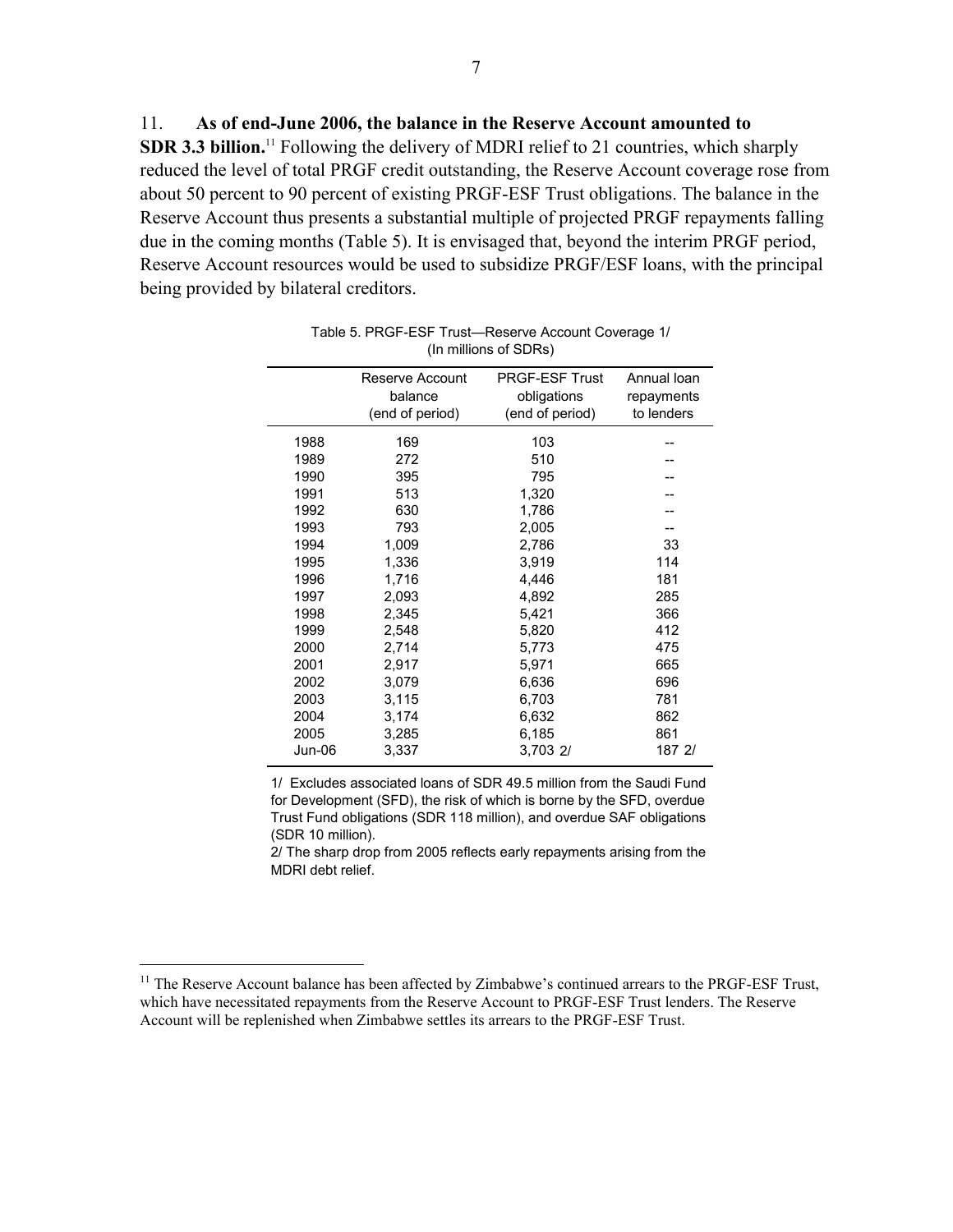## **III. FINANCING OF HIPC AND MDRI DEBT RELIEF12**

12. **Since the last update, two countries have qualified for and received MDRI debt relief, bringing the total amount of debt relief already granted to SDR 2.5 billion**  (Table 6). On April 28, 2006, Cameroon reached the HIPC completion point and received HIPC and MDRI relief totaling SDR 173 million.<sup>13</sup> Mauritania was determined by the Board to qualify for MDRI relief on June 21, 2006, and received debt relief of SDR 33 million. In both cases, debt relief was financed from the MDRI-II Trust, and, to a lesser extent, from resources in the relevant HIPC Umbrella sub-accounts.14

|                           |               | Fund credit outstanding                                   | Sources of financing                                   |                        |                         |  |
|---------------------------|---------------|-----------------------------------------------------------|--------------------------------------------------------|------------------------|-------------------------|--|
| Recipient country         | Delivery date | resulting from<br>disbursements made<br>prior to end-2004 | Balance in the<br><b>HIPC Umbrella</b><br>sub-accounts | <b>MDRI-I</b><br>Trust | <b>MDRI-II</b><br>Trust |  |
| Benin<br>1.               | $6$ -Jan-06   | 36                                                        | $\overline{2}$                                         |                        | 34                      |  |
| <b>Bolivia</b><br>2       | $6$ -Jan-06   | 161                                                       | 6                                                      |                        | 155                     |  |
| Burkina Faso<br>3         | $6$ -Jan-06   | 62                                                        | 5                                                      | 57                     |                         |  |
| Cambodia 1/<br>4          | $6$ -Jan-06   | 57                                                        |                                                        | 57                     |                         |  |
| Cameroon<br>5             | 28-Apr-06     | 173                                                       | 24                                                     |                        | 149                     |  |
| Ethiopia<br>6             | $6$ -Jan-06   | 112                                                       | 32                                                     | 80                     |                         |  |
| Ghana                     | $6$ -Jan-06   | 265                                                       | 45                                                     | 220                    |                         |  |
| Guyana<br>8               | $6$ -Jan-06   | 45                                                        | 13                                                     |                        | 32                      |  |
| Honduras<br>9             | $6$ -Jan-06   | 107                                                       | 9                                                      |                        | 98                      |  |
| 10 Madagascar             | $6$ -Jan-06   | 137                                                       | 9                                                      | 128                    |                         |  |
| 11 Mali                   | $6$ -Jan-06   | 75                                                        | 13                                                     | 62                     |                         |  |
| 12 Mauritania             | 22-Jun-06     | 33                                                        | 3                                                      |                        | 30                      |  |
| 13 Mozambique             | $6$ -Jan-06   | 107                                                       | 24                                                     | 83                     |                         |  |
| 14 Nicaragua              | $6$ -Jan-06   | 140                                                       | 49                                                     |                        | 92                      |  |
| 15 Niger                  | $6$ -Jan-06   | 78                                                        | 18                                                     | 60                     |                         |  |
| 16 Rwanda                 | $6$ -Jan-06   | 53                                                        | 33                                                     | 20                     |                         |  |
| 17 Senegal                | $6$ -Jan-06   | 100                                                       | 6                                                      |                        | 95                      |  |
| 18 Tajikistan, Rep. of 1/ | $6$ -Jan-06   | 69                                                        |                                                        | 69                     |                         |  |
| 19 Tanzania               | $6$ -Jan-06   | 234                                                       | 27                                                     | 207                    |                         |  |
| 20 Uganda                 | $6$ -Jan-06   | 88                                                        | 12                                                     | 76                     |                         |  |
| 21 Zambia                 | $6$ -Jan-06   | 403                                                       | $\overline{4}$                                         |                        | 398                     |  |
| Total 2/                  |               | 2,536                                                     | 333                                                    | 1,120                  | 1,083                   |  |

Table 6. Delivery of MDRI Debt Relief to 21 Qualifying Members (In millions of SDRs; as of end-June 2006)

1/ Not HIPC eligible.

1

2/ Totals do not add due to rounding.

`

<sup>13</sup> Cameroon had previously used HIPC interim assistance of SDR 10 million.

<sup>14</sup> For a full discussion of the financing framework for debt relief through MDRI Trusts and HIPC Umbrella sub-accounts, see SM/06/119 (3/22/06).

<sup>&</sup>lt;sup>12</sup> Projections in this paper assume that countries not yet meeting the policy performance criterion of the HIPC Initiative will be grandfathered, as proposed in *Initiative for Heavily Indebted Poor Countries—Issues Related to the Sunset Clause*.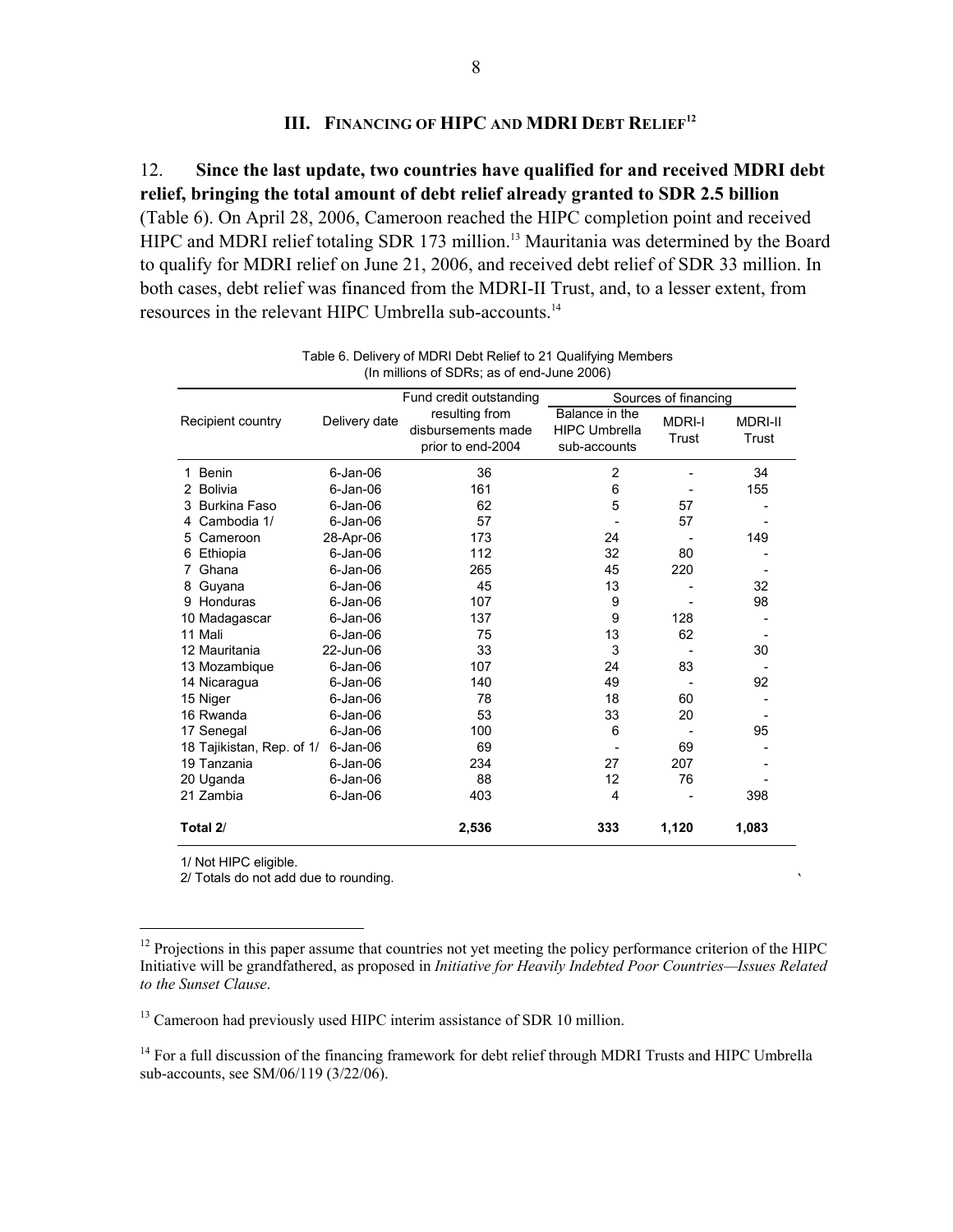13. **Available resources earmarked for HIPC-MDRI debt relief amounted to SDR 0.9 billion as of end-June 2006.** This amount includes SDR 0.5 billion in the HIPC Sub-account of the PRGF-HIPC Trust earmarked for HIPC assistance, SDR 0.4 billion in the MDRI-I Trust for MDRI relief to countries with per capita income of \$380 or less,<sup>15</sup> and a small balance (SDR 39 million) in the MDRI-II Trust for MDRI relief to HIPCs with per capita income above the \$380 threshold.

14. **Looking ahead, a number of countries are expected to benefit from HIPC and MDRI debt relief in the coming years.** These include the remaining 10 decision point and 4 pre-decision point HIPCs that were identified earlier, the four newly identified HIPCs, and the three protracted arrears cases. The financing picture of debt relief for these countries is as follows:

- **Remaining HIPCs identified earlier**—available resources for debt relief are currently estimated to be broadly sufficient, with a projected small surplus in the HIPC Sub-account of the PRGF-HIPC Trust and a small shortfall in the MDRI Trusts.
- **Newly identified HIPCs and protracted arrears cases**—since the estimated costs of providing debt relief to these countries were not included in the original HIPC-MDRI financing framework, additional resources would need to be identified and mobilized to ensure that the Fund would be in a position to provide debt relief to all members that may eventually become qualified for such relief. Available resources in the PRGF-HIPC and MDRI Trusts are available to qualifying members on a "firstcome, first-served" basis, with the implication that there would not be sufficient resources to provide debt relief to late qualifying members if additional resources are not identified and mobilized in a timely manner for this purpose.

# **Remaining HIPCs identified earlier**

<u>.</u>

15. **Staff's latest cost estimates for the Fund to provide HIPC-MDRI debt relief to the remaining 14 HIPCs remain broadly unchanged from those provided in the previous update report.** The total costs are estimated at about SDR 0.9 billion in end-June 2006 NPV terms, of which SDR 0.8 billion is to cover the needs of the 10 countries that have already reached HIPC decision point and the remainder for the four pre-decision point countries. As noted in the last update, these estimates will continue to be revised as the remaining HIPCs move closer to their respective decision and completion points.

# 16. **The projected mix of financing needs also remains little changed from that presented in the last update, with a projected small surplus in the HIPC Sub-account**

<sup>&</sup>lt;sup>15</sup> The balance in the MDRI-I Trust excluded SDR 4 million that was reimbursed to the GRA in July 2006 for administration of the MDRI-I Trust during FY2006.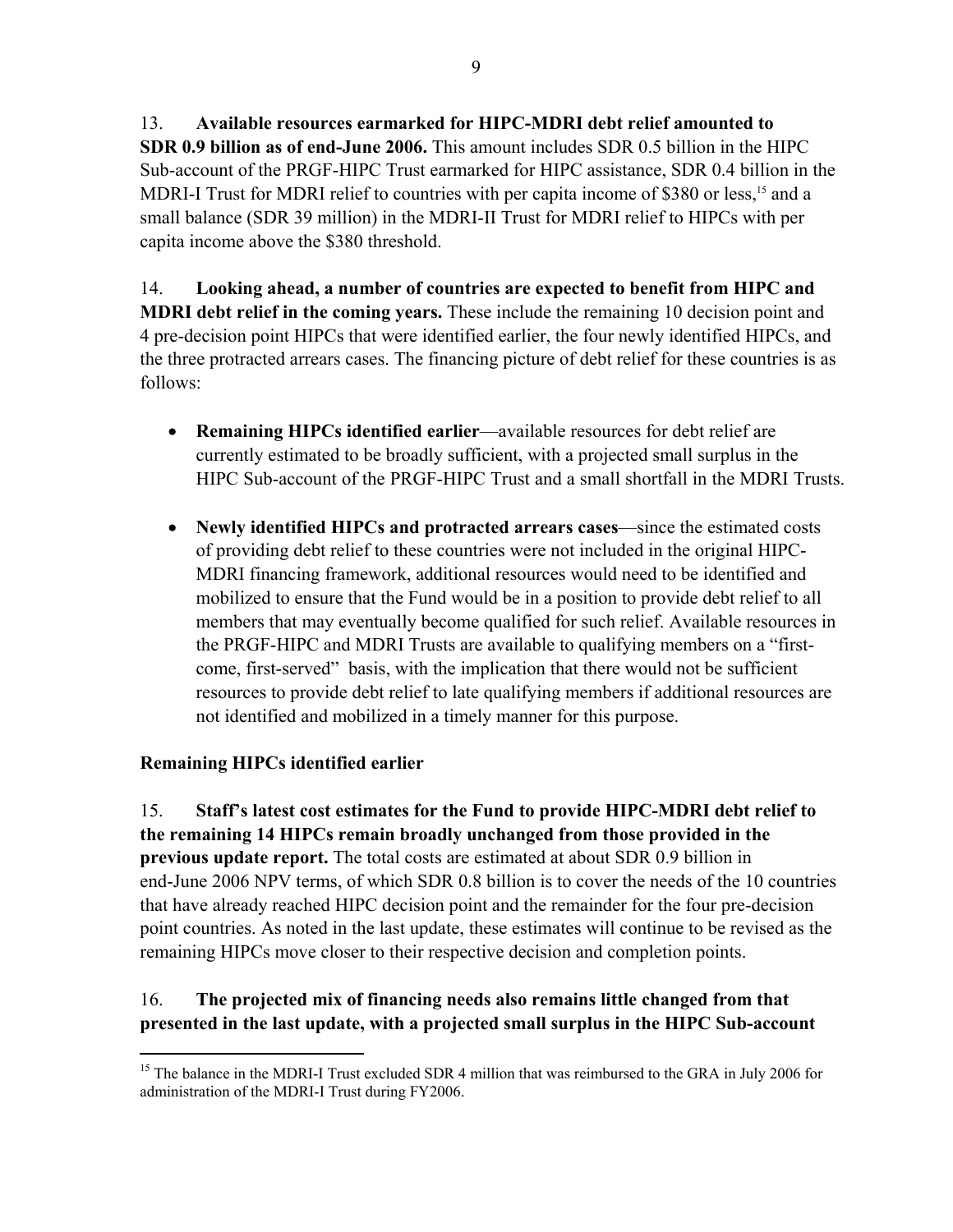**and a small shortfall in the MDRI Trusts** (Table 7). Specifically, available HIPC resources are currently projected to exceed financing needs for the remaining 10 decision point and 4 pre-decision point countries by about SDR 60 million.16 The shortfall in the MDRI-I Trust is projected at about SDR 20 million, largely reflecting the fact that the actual cost of debt relief to Cambodia and Tajikistan was SDR 18 million higher than initially projected, as the debt relief was delivered on January 6, 2006, one year earlier than previously assumed. The resources in the MDRI-II Trust are projected to be broadly in line with the associated financing needs.

| <b>Estimated costs</b>       | 0.90        |
|------------------------------|-------------|
| <b>Financing needed from</b> | 0.90        |
| Earmarked HIPC resources     | 0.46        |
| <b>MDRI-I Trust</b>          | 0.40        |
| <b>MDRI-II Trust</b>         | 0.04        |
| <b>Available resources</b>   | 0.94        |
| Earmarked HIPC resources     | 0.52        |
| <b>MDRI-I Trust</b>          | 0.38        |
| <b>MDRI-II Trust</b>         | 0.04        |
| Financing gap (-)            | 0.04        |
| Earmarked HIPC resources     | 0.06        |
| <b>MDRI-I Trust</b>          | $(0.02)$ 2/ |
| <b>MDRI-II Trust</b>         | (0.00)      |
|                              |             |

| Table 7. Cost and Financing of Full Debt Relief to the Remaining 14 HIPCs 1/ |  |
|------------------------------------------------------------------------------|--|
| (In billions of SDRs; in end-June 2006 NPV terms)                            |  |

1/ Includes 10 decision point and 4 pre-decision point countries. 2/ The actual cost of the MDRI relief to Cambodia and Tajikistan was higher than projected by SDR 18 million, as the debt relief was provided on January 6, 2006, rather than at end-2006 as assumed in SM/05/353.

17. **Three countries (Malawi, São Tomé and Príncipe, and Sierra Leone) are expected to reach the HIPC completion point and, therefore, also qualify to receive MDRI relief in the remainder of 2006.** The total amount of HIPC and MDRI debt relief for these countries is estimated at about SDR 160 million in end-June 2006 NPV terms,<sup>17</sup> to be financed by the PRGF-HIPC Trust (SDR 65 million) and the MDRI-I Trust (SDR 95 million).

### **Newly identified HIPCs**

 $\overline{a}$ 

# 18. **The costs to the Fund of providing HIPC and MDRI debt relief to the four newly identified potential HIPCs (Eritrea, Haiti, the Kyrgyz Republic, and Nepal) are**

<sup>&</sup>lt;sup>16</sup> This does not take account of possible topping-up assistance at completion point, except for the case of Malawi.

 $17$  This includes projected HIPC topping-up assistance of about SDR 10 million for Malawi.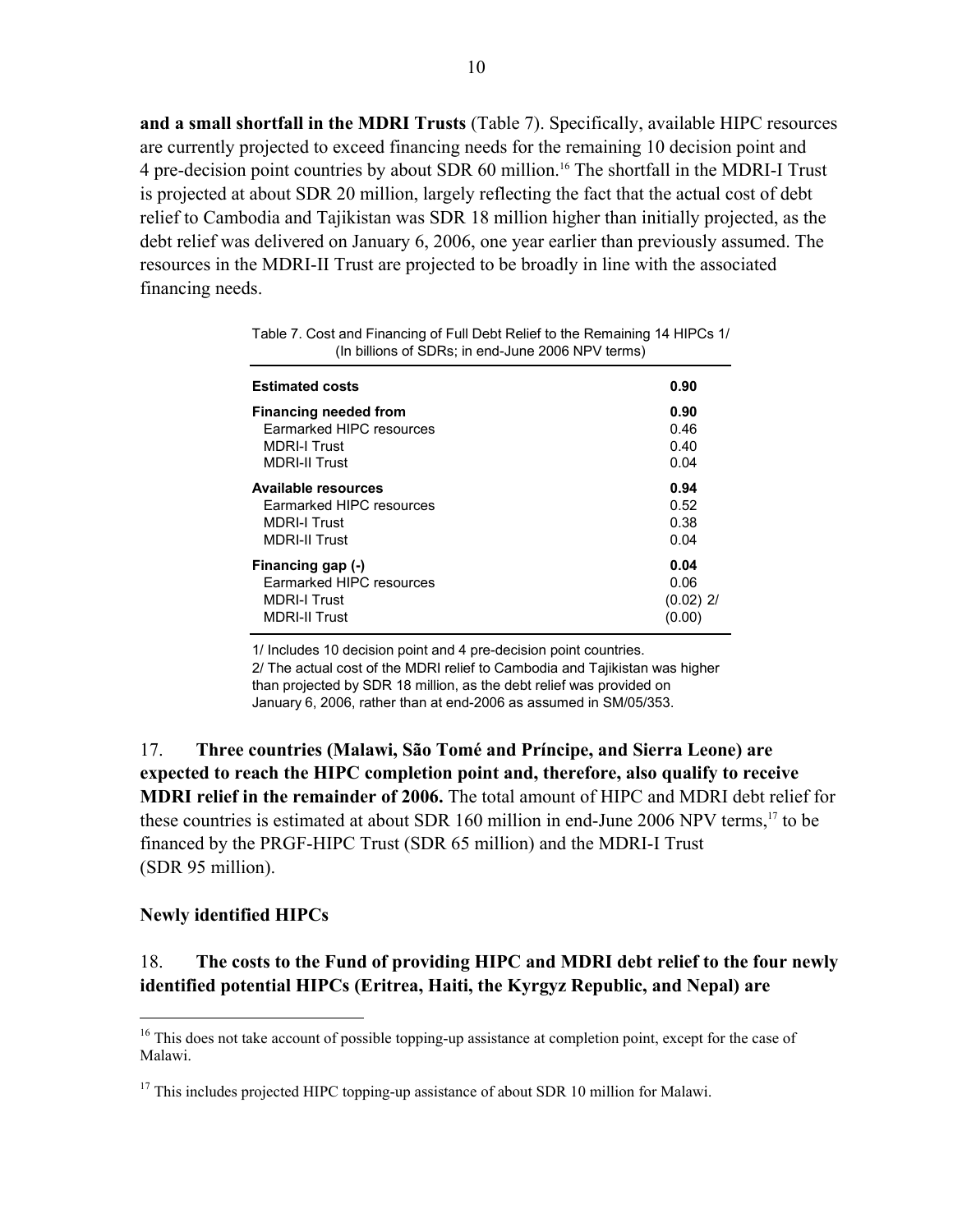**estimated at SDR 90 million in end-June 2006 NPV terms** (roughly equally divided between HIPC assistance and MDRI relief). This figure is slightly lower than that reported in the last update, largely reflecting a reduction of the HIPC cost estimate for the Kyrgyz Republic.

19. **As indicated in the last update, the estimated costs for the Fund's debt relief to the four newly identified HIPCs were not included in the HIPC-MDRI financing framework**. Thus, additional resources would need to be identified and mobilized to enable the Fund to provide debt relief to all countries that could eventually qualify for it (in any event, as noted above, such debt relief is provided on a "first-come, first-served" basis). In this regard, the G-8 has committed to cover, on a fair burden-sharing basis, the cost of debt relief for countries that may become eligible for the HIPC Initiative under the extended sunset clause.

- **HIPC assistance—given the projected surplus in the HIPC Sub-account (see above), consideration could be given to using these resources to finance HIPC assistance to the four new HIPCs**. 18 Barring large requests for topping-up assistance, the HIPC Sub-account resources are estimated to be sufficient to finance HIPC assistance for both the 14 remaining and the four newly identified HIPCs. Should these resources turn out to be insufficient, resources in the PRGF-HIPC Sub-account of the PRGF-HIPC Trust (which can be used for both interim PRGF subsidies and HIPC assistance) could be used to finance HIPC assistance. Doing so would, however, reduce resources available for interim PRGF subsidies, increasing the projected shortfall of such resources as discussed in paragraph 7.
- **MDRI debt relief**—**resources currently available to finance MDRI relief are insufficient to meet the projected needs**. As discussed above, existing MDRI resources are estimated to fall slightly short of the financing needs of the remaining HIPCs identified earlier. As these resources would be made available to qualifying members (including the newly identified HIPCs) on a "first-come, first-served" basis, there could be insufficient resources for late comers, including some HIPCs identified earlier. For instance, staff's current estimates indicate that financing MDRI debt relief to the Kyrgyz Republic, which has per capita income above the US\$380 threshold, could almost exhaust the resources in the MDRI-II Trust, with little left for other eligible countries. Therefore, it is important that additional MDRI resources be mobilized in a timely manner to help all identified eligible countries benefit from the Fund's debt relief at completion point.

<u>.</u>

<sup>&</sup>lt;sup>18</sup> Haiti and the Kyrgyz Republic are expected to reach their decision points in late 2006 or early 2007.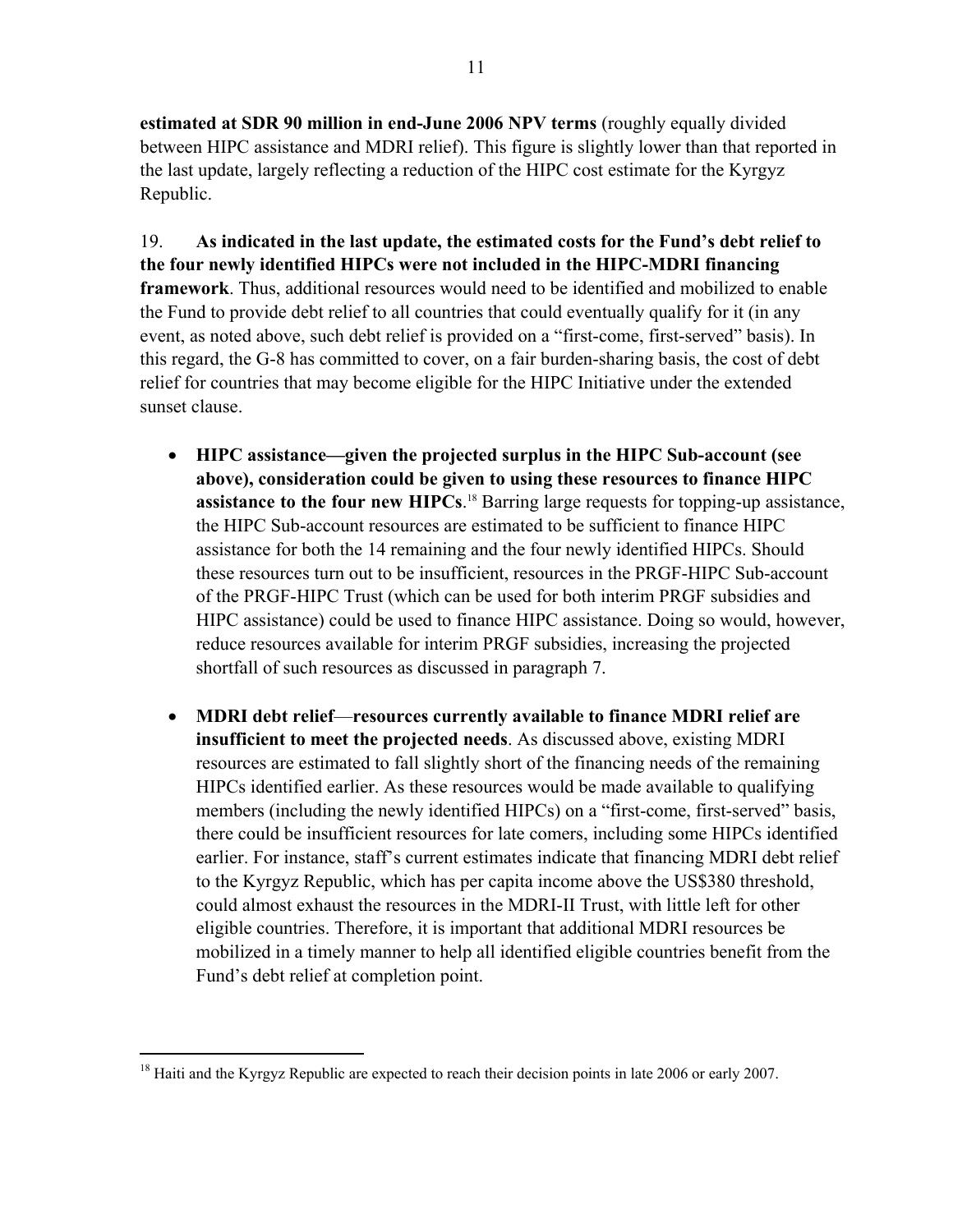### **Protracted arrears cases**

1

20. **The modality and financing of the Fund's debt relief to the three protracted arrears cases—Liberia, Somalia, and Sudan—following arrears clearance require careful consideration.** At end-June 2006, their total arrears to the Fund amounted to SDR 1.8 billion. In light of the end-2004 cut-off date for MDRI assistance, post-arrears clearance lending to these countries would not qualify for MDRI debt relief. Accordingly, and as envisaged in the context of adoption of the MDRI, some modifications of the MDRI framework would be required to allow new obligations under post-arrears clearance Fund arrangements to be eligible for MDRI debt relief.<sup>19</sup> Since the cost to the Fund of providing debt relief to the three countries has not been included in the cost estimates for the HIPC Initiative and the MDRI, resources to meet these costs will need to be mobilized. In this context, the G-8 has committed that donors would provide extra resources necessary for full debt relief at completion point for these countries.

21. **Given the magnitude of the three countries' arrears to the Fund, securing firm commitments from donors to provide resources to finance the Fund's debt relief will be key to resolving their debt problem.** Staff's current estimate indicates that HIPC assistance will account for the lion's share of the total cost of debt relief for these countries. It is, therefore, important that sufficient resources be identified and mobilized to allow these countries to benefit from the Fund's debt relief in a timely manner. In light of recent positive developments in Liberia, resolving the financing issue could become a matter of urgency in the coming months.

# **IV. SUBSIDIZATION OF EMERGENCY ASSISTANCE**

22. **In January 2005, the Executive Board decided to extend the subsidization of emergency post-conflict assistance (EPCA) to emergency assistance for natural disasters (ENDA) for PRGF-eligible member countries, subject to resource**  availability.<sup>20</sup> It was estimated that subsidy resources of about SDR 45–65 million would need to be mobilized for the next five years to make this initiative effective. For this purpose, three sub-accounts were set up to mobilize contributions from members wishing to contribute to the subsidization of: (i) EPCA only; (ii) ENDA only; and (iii) both types of emergency assistance.

<sup>19</sup> For a more detailed discussion, see *The Multilateral Debt Relief Initiative (G-8 Proposal) and Its Implications for the Fund—Further Considerations—Supplemental Information (SM/05/353, Supplement 1,* 11/1/05).

<sup>20</sup> See *Subsidization of the Fund's Emergency Assistance for Natural Disasters to PRGF-Eligible Members*  (EBS/05/4, 1/10/05).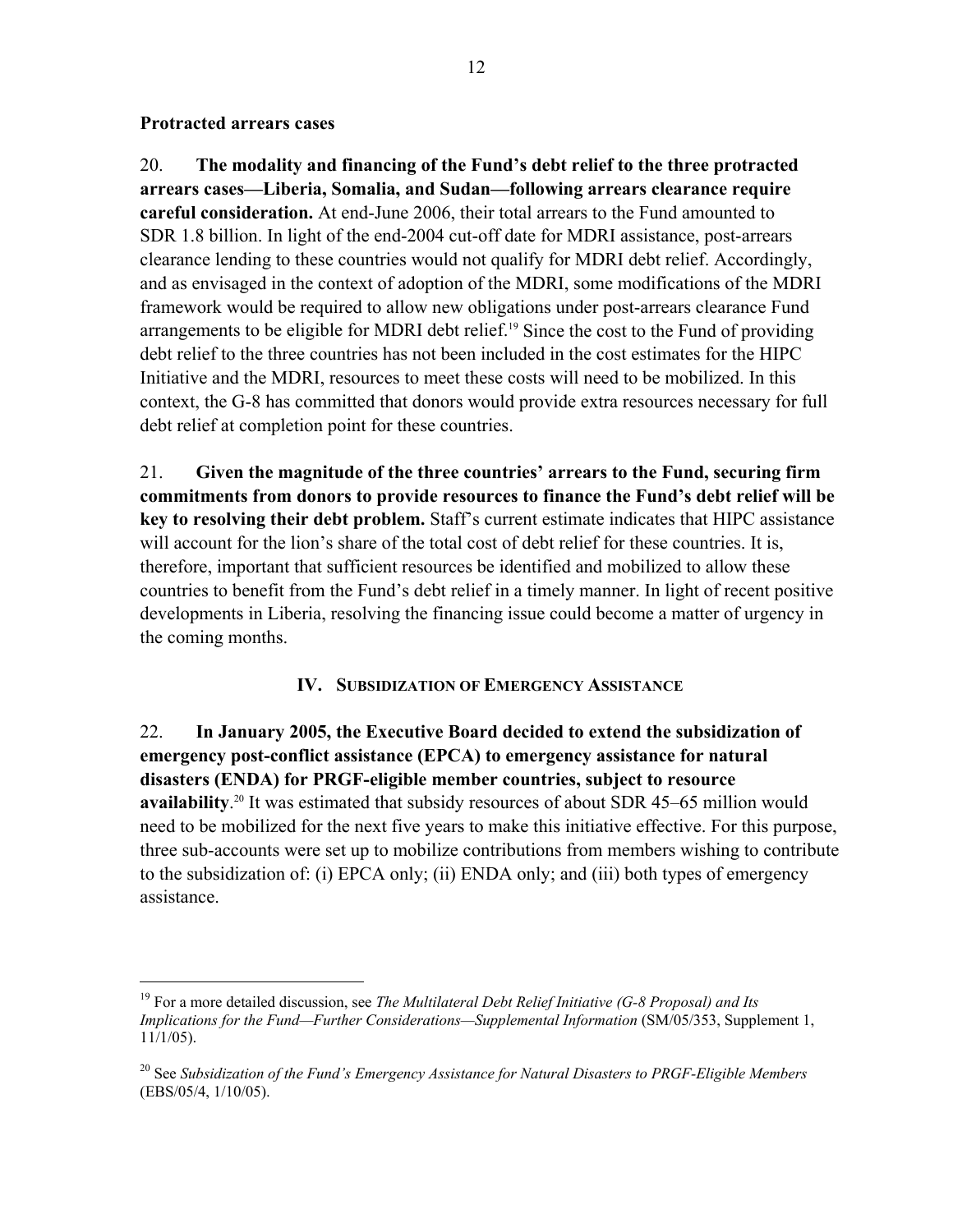23. **Firm pledges of new subsidy contributions have so far amounted to SDR 29 million, or roughly half of the targeted amount** (Appendix Table 1). No new pledges have been made since the last update. As a result, available subsidy resources at end-July 2006 are estimated at SDR 32 million (Table 8). This figure includes balances of the three sub-accounts and projected forthcoming contributions of existing pledges. Of the total amount, SDR 7 million is available for subsidization of EPCA only, SDR 12 million for subsidization of ENDA only, and SDR 13 million for subsidization of both.

| Table 8. Subsidy Contributions for Emergency Assistance<br>(In millions of SDRs; as of end-July 2006)                                                                  |      |      |     |      |     |      |
|------------------------------------------------------------------------------------------------------------------------------------------------------------------------|------|------|-----|------|-----|------|
| Contribution Contribution<br>Subsidy<br>Forthcoming<br>Account<br>Available<br>Sub-accounts<br>balance 1/ contributions 2/ resources 3/<br>pledged<br>received<br>used |      |      |     |      |     |      |
| EPCA                                                                                                                                                                   | 9.7  | 9.7  | 3.2 | 7.2  |     | 7.2  |
| <b>ENDA</b>                                                                                                                                                            | 17.4 | 8.2  | 5.1 | 3.3  | 8.6 | 11.9 |
| <b>EPCA/ENDA</b>                                                                                                                                                       | 13.0 | 13.0 | 0.2 | 13.2 |     | 13.2 |
| Total                                                                                                                                                                  | 40.1 | 31.0 | 8.5 | 23.7 | 8.6 | 32.3 |

1/ Includes investment earnings on the account balance.

2/ Projected subsidy resources to be received in end-July 2006 NPV terms.

3/ Equals account balance plus forthcoming contributions.

24. **Total resources needed for the subsidization of outstanding EPCA and ENDA credit are estimated at SDR 21 million in end-July 2006 NPV terms** (Table 9). Of this amount, SDR 5 million is estimated for the subsidization of EPCA, and SDR 16 million for ENDA. Since the last update, Malawi made one ENDA repurchase of about SDR 2 million in June 2006, and Grenada made two ENDA repurchases totaling SDR 0.7 million in April and July 2006.

| (In millions of SDRs; as of end-July 2006) |                       |                     |  |  |  |
|--------------------------------------------|-----------------------|---------------------|--|--|--|
|                                            | Credit outstanding 1/ | Subsidy<br>needs 2/ |  |  |  |
| <b>ENDA:</b>                               | 123.4                 | 16.2                |  |  |  |
| Grenada                                    | 5.1                   | 0.5                 |  |  |  |
| Malawi                                     | 10.8                  | 0.5                 |  |  |  |
| Maldives                                   | 4.1                   | 0.6                 |  |  |  |
| Sri Lanka                                  | 103.4                 | 14.6                |  |  |  |
| EPCA:                                      | 33.0                  | 4.9                 |  |  |  |
| Central African Republic                   | 12.5                  | 1.9                 |  |  |  |
| Haiti                                      | 20.5                  | 3.1                 |  |  |  |
| 156.4<br>Total<br>21.1                     |                       |                     |  |  |  |

Table 9. ENDA/EPCA Credit Outstanding and Subsidy Needs

1/ Excluding credit outstanding that is not subject to subsidization.

2/ Estimated subsidy needs in end-July 2006 NPV terms.

25. **Excluding subsidies needed for existing PRGF-eligible ENDA and EPCA users, available resources are estimated to be sufficient to subsidize new ENDA/EPCA**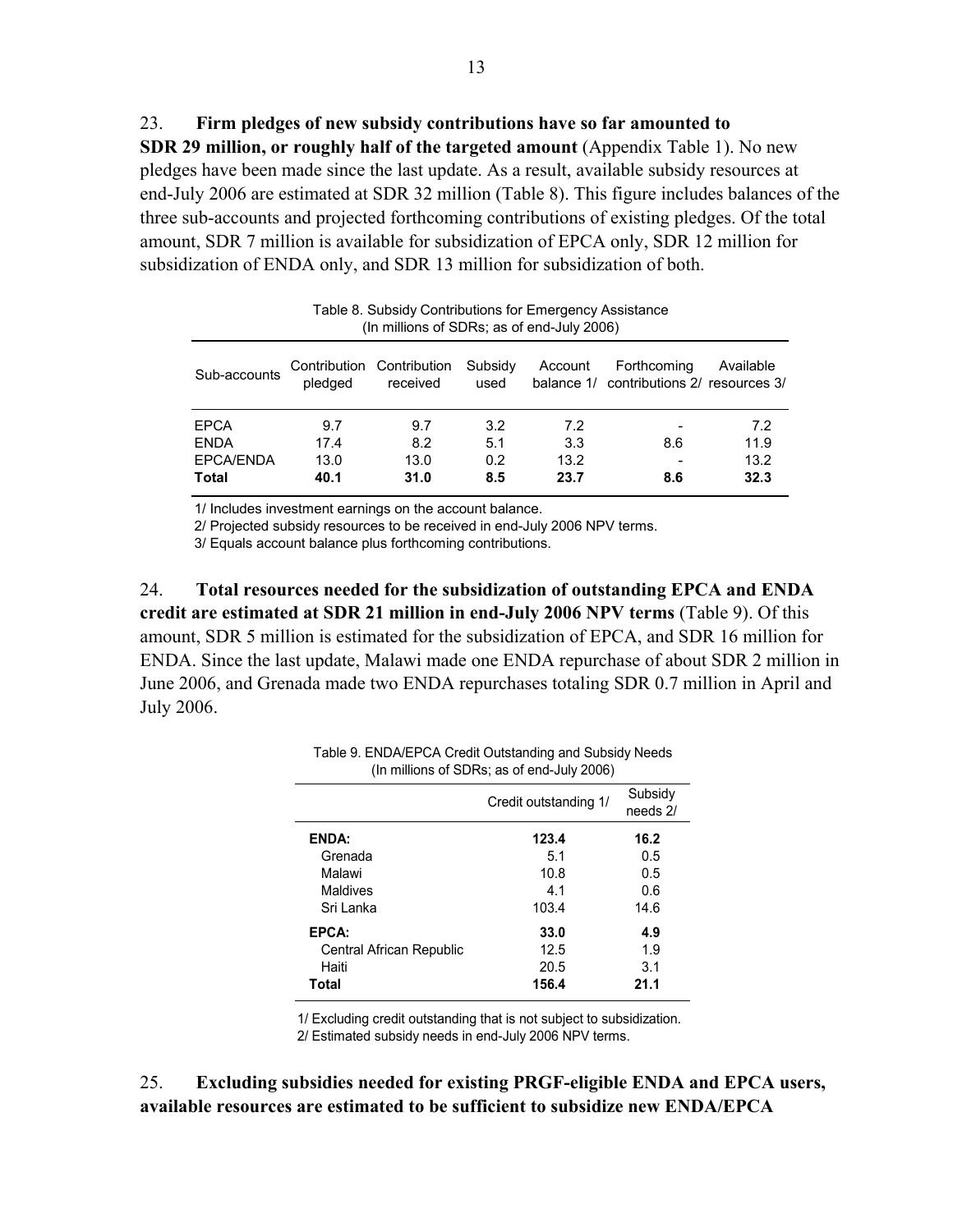**purchases of about SDR 60 million.** Looking ahead, Côte d'Ivoire is expected to request a first EPCA purchase of 12½ percent of quota (SDR 41 million) in the coming months, and the authorities have expressed their interest in requesting a second EPCA purchase of the same amount in 2007. Thus, additional subsidy resources for emergency assistance would need to be mobilized to meet these and other possible requests.

### **V. PROPOSED DECISION**

#### **The following decision is proposed for adoption by the Executive Board:**

The Executive Board notes the report entitled "Update on the Financing of the Fund's Concessional Assistance and Debt Relief to Low-Income Member Countries", and decides that (i) the semi-annual reviews of the financing of the MDRI-I and MDRI-II Trusts, contemplated in paragraphs 1 and 2, respectively, of Decision No. 13588-(05/99) MDRI, adopted November 23, 2005, effective January 5, 2006, and (ii) the semi-annual review of the financing of the Trust for Special PRGF Operations for the Heavily Indebted Poor Countries and Interim PRGF Subsidy Operations, contemplated in paragraph 2 of Decision No. 11436-(97/10) adopted February 4,

1997, as amended, are completed.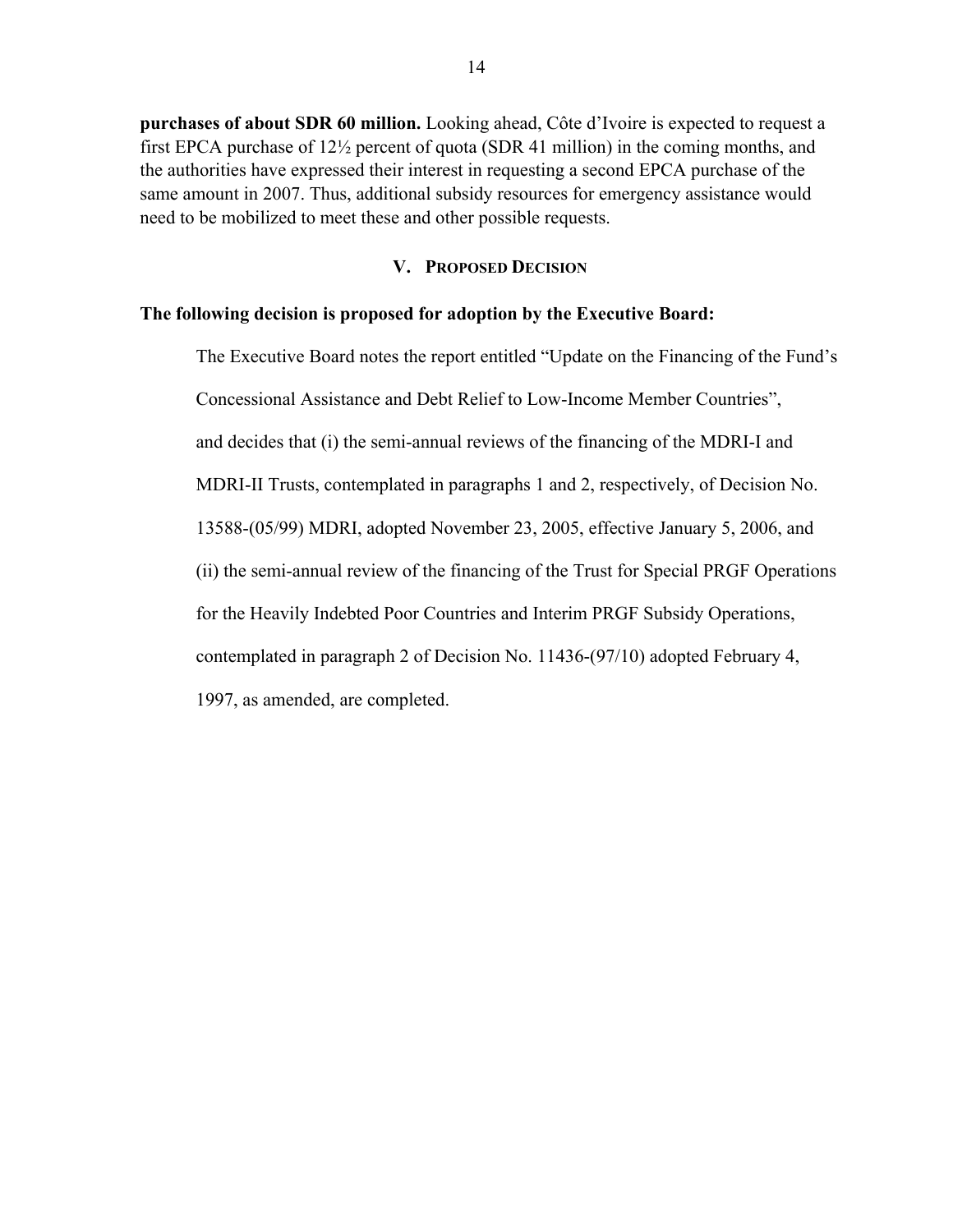|                                               | Contribution     | Date of   | <b>SDR</b>    | Contribution             |  |  |  |  |
|-----------------------------------------------|------------------|-----------|---------------|--------------------------|--|--|--|--|
| Contributor                                   | pledge           | pledge    | equivalent 1/ | received                 |  |  |  |  |
| Sub-Account 1: EPCA subsidization only        |                  |           |               |                          |  |  |  |  |
| Belgium                                       | SDR 0.63         | Mar. 2002 | 0.62/         | 0.6                      |  |  |  |  |
| Canada                                        | Can\$ 3.25       | Oct. 2002 | 1.7           | 1.7                      |  |  |  |  |
| Norway                                        | <b>SDR 3.0</b>   | Jun. 2002 | 3.0           | 3.0                      |  |  |  |  |
| Sweden                                        | <b>SDR 0.8</b>   | Jan. 2002 | 0.8           | 0.8                      |  |  |  |  |
| Switzerland                                   | <b>US\$ 1.0</b>  | Mar. 2002 | 0.8           | 0.8                      |  |  |  |  |
| United Kingdom                                | £2.5             | Oct. 2001 | 2.9           | 2.9                      |  |  |  |  |
| <b>Sub Total</b>                              |                  |           | 9.7           | 9.7                      |  |  |  |  |
| Sub-Account 2: ENDA subsidization only        |                  |           |               |                          |  |  |  |  |
| Australia                                     | Aus\$ 2.0        | Jun. 2005 | 1.0           | 0.6                      |  |  |  |  |
| Austria 3/                                    | <b>SDR 1.2</b>   | Apr. 2005 | 1.3           | --                       |  |  |  |  |
| Canada                                        | Can\$ 5.0        | Feb. 2005 | 2.9           | 1.1                      |  |  |  |  |
| China                                         | <b>US\$ 2.0</b>  | May 2005  | 1.4           | 1.4                      |  |  |  |  |
| Germany 4/                                    | Euro 1.65        | Nov. 2005 | 1.4           | 1.4                      |  |  |  |  |
| India                                         | <b>SDR 1.5</b>   | Feb. 2005 | 1.5           | u.                       |  |  |  |  |
| Japan                                         | <b>US\$ 2.5</b>  | Apr. 2005 | 1.7           | 1.7                      |  |  |  |  |
| Luxembourg                                    | Euro 1.25        | Feb. 2005 | 1.1           | 0.2                      |  |  |  |  |
| Russia                                        | <b>US\$ 1.5</b>  | Feb. 2005 | 1.0           | 0.4                      |  |  |  |  |
| Saudi Arabia                                  | <b>US\$4.0</b>   | Apr. 2005 | 2.7           | $\overline{\phantom{a}}$ |  |  |  |  |
| Switzerland                                   | <b>US\$ 2.0</b>  | Feb. 2005 | 1.4           | 1.4                      |  |  |  |  |
| <b>Sub Total</b>                              |                  |           | 17.4          | 8.2                      |  |  |  |  |
| Sub-Account 3: Subsidization of EPCA and ENDA |                  |           |               |                          |  |  |  |  |
| France                                        | <b>Euro 1.5</b>  | Jan. 2005 | 1.2           | 1.2                      |  |  |  |  |
| Netherlands 5/                                | <b>US\$ 2.0</b>  | Mar. 2002 | 1.5           | 1.5                      |  |  |  |  |
| Netherlands                                   | <b>US\$ 2.0</b>  | Mar. 2005 | 1.4           | 1.4                      |  |  |  |  |
| Norway                                        | NKr 10.0         | Feb. 2005 | 1.1           | 1.1                      |  |  |  |  |
| Sweden                                        | <b>US\$ 10.0</b> | Feb. 2005 | 6.6           | 6.6                      |  |  |  |  |
| United Kingdom                                | £1.0             | Feb. 2005 | 1.2           | 1.2                      |  |  |  |  |
| <b>Sub Total</b>                              |                  |           | 13.0          | 13.0                     |  |  |  |  |
| <b>Total</b>                                  |                  |           | 40.1          | 31.0                     |  |  |  |  |
| Memorandum item:                              |                  |           |               |                          |  |  |  |  |
| Pledges made since 2005                       |                  |           | 28.9          | 19.7                     |  |  |  |  |

Appendix: Table 1. Subsidy Contributions for Emergency Assistance (In millions; as of end-July 2006)

Source: IMF Finance Department

1/ For contributions which have been fully received, the SDR equivalent is the actual SDR amount received using the exchange rate on the value date. For contributions that are not yet disbursed, the SDR equivalent is calculated using the exchange rate at end-July 2006.

2/ Belgium has fulfilled its pledge to subsidize Burundi's emergency post-conflict assistance in full, as Burundi made early repurchase in February 2004.

3/ Reflecting investment income to be generated on a deposit agreement.

4/ To subsidize the rate of charge on purchases by Sri Lanka and Maldives under ENDA following the 2004 Tsunami.

5/ Existing contribution, previously earmarked for EPCA.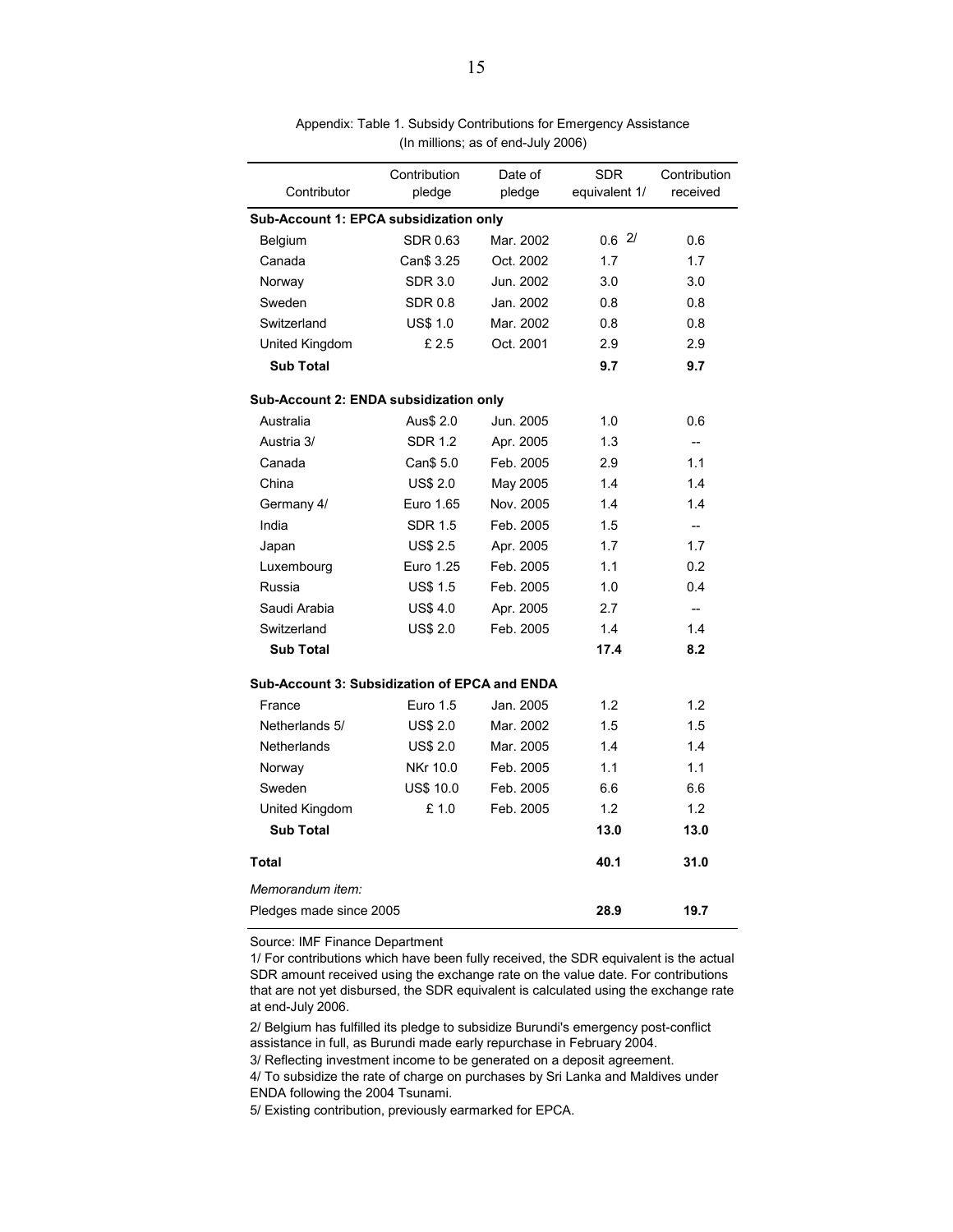|                                   |                      | PRGF-ESF Trust 1/2/                  | <b>PRGF-HIPC Trust</b>   |                          |                                       |                           |  |
|-----------------------------------|----------------------|--------------------------------------|--------------------------|--------------------------|---------------------------------------|---------------------------|--|
|                                   |                      | Subsidy contributions "as needed" 3/ | Subsidies and HIPC       | Of which:                |                                       |                           |  |
|                                   | For<br>subsidization | For MDRI<br>debt relief              | Total                    | Loan<br>commitments      | grant contributions<br>"as needed" 3/ | Pending<br>"as needed" 3/ |  |
| <b>TOTAL</b>                      | 2,098.8              | 1,120.0                              | 3,218.8                  | 15,759.7                 | 1,561.6                               | 32.2                      |  |
| <b>Major industrial countries</b> | 1,326.8              | 818.8                                | 2,145.6                  | 12,864.8                 | 880.5                                 | --                        |  |
| Canada                            | 141.3                | 84.8                                 | 226.1                    | 700.0                    | 48.8                                  |                           |  |
| France                            | 252.0                | 116.4                                | 368.4                    | 2,900.0                  | 82.2                                  |                           |  |
| Germany                           | 112.3                | 66.1                                 | 178.4                    | 2,750.0                  | 127.2                                 |                           |  |
| Italy                             | 64.3                 | 84.4                                 | 148.683                  | 1,380.0                  | 63.6                                  |                           |  |
| Japan                             | 394.2                | 253.4                                | 647.6                    | 5,134.8                  | 144.0                                 |                           |  |
| United Kingdom                    | 263.9                | 155.4                                | 419.3                    |                          | 82.2                                  |                           |  |
| <b>United States</b>              | 98.9                 | 58.3                                 | 157.2                    |                          | 332.6                                 |                           |  |
| Other advanced countries          | 646.3                | 250.4                                | 896.6                    | 2,452.8                  | 299.7                                 | --                        |  |
| Australia                         | 11.7                 | 3.7                                  | 15.4                     |                          | 24.8                                  |                           |  |
| Austria                           | 59.1                 | $\sim$                               | 59.1                     |                          | 14.3                                  |                           |  |
| Belgium                           | 66.5                 | 39.5                                 | 106.0                    | 350.0                    | 35.3                                  |                           |  |
| Denmark                           | 40.1                 | 23.6                                 | 63.6                     | 100.0                    | 18.5                                  |                           |  |
| Finland                           | 25.7                 | 15.1                                 | 40.8                     |                          | 8.0                                   |                           |  |
| Greece                            | 22.6                 | 13.3                                 | 36.0                     | $\overline{a}$           | 6.3                                   |                           |  |
| Iceland                           | 2.6                  | 1.5                                  | 4.1                      | $-$                      | 0.9                                   |                           |  |
| Ireland                           | 5.2                  | 2.4                                  | 7.6                      | --                       | 5.9                                   |                           |  |
| Israel                            | --                   | $\sim$                               | $\rightarrow$            |                          | 1.8                                   |                           |  |
| Korea                             | 39.0                 | 21.0                                 | 60.1                     | 92.7                     | 15.9                                  |                           |  |
| Luxembourg                        | 13.3                 | -−                                   | 13.3                     |                          | 0.7                                   |                           |  |
| Netherlands                       | 131.6                | --                                   | 131.6                    | 450.0                    | 45.4                                  |                           |  |
| New Zealand                       | --                   | $\overline{\phantom{a}}$             | $\overline{\phantom{a}}$ | $\overline{a}$           | 1.7                                   |                           |  |
| Norway                            | 26.6                 | 15.7                                 | 42.2                     | 150.0                    | 18.5                                  |                           |  |
| Portugal                          | 2.6                  | 1.4                                  | 4.0                      | --                       | 6.6                                   |                           |  |
| San Marino                        | Ξ.                   | $\overline{\phantom{a}}$             | Ξ.                       | $\overline{a}$           | 0.0                                   |                           |  |
| Singapore                         | 11.0                 | 6.5                                  | 17.5                     |                          | 16.5                                  |                           |  |
| Spain                             | 13.8                 | 3.1                                  | 17.0                     | 708.4                    | 23.3                                  |                           |  |
| Sweden                            | 109.6                | 65.0                                 | 174.7                    |                          | 18.3                                  |                           |  |
| Switzerland                       | 65.2                 | 38.5                                 | 103.7                    | 601.7                    | 37.0                                  |                           |  |
| <b>Fuel exporting countries</b>   | 10.2                 | 6.1                                  | 16.3                     | 49.5                     | 114.3                                 | 23.2                      |  |
| Algeria                           |                      |                                      |                          |                          | 5.5                                   |                           |  |
| Bahrain                           |                      |                                      | --                       |                          | 0.9                                   | 0.9                       |  |
| Brunei Darussalam                 |                      |                                      | --                       |                          | 0.1                                   |                           |  |
| Gabon                             | --                   | --                                   | --                       | --                       | 2.5                                   | 1.9                       |  |
| Iran, Islamic Republic of         | 1.0                  | 0.6                                  | 1.5                      |                          | 2.2                                   |                           |  |
| Kuwait                            | --                   |                                      |                          | --                       | 3.1                                   |                           |  |
| Libya                             |                      |                                      |                          |                          | 7.3                                   |                           |  |
| Nigeria                           |                      |                                      |                          |                          | 13.9                                  |                           |  |
| Oman                              |                      |                                      |                          |                          | 0.8                                   |                           |  |
|                                   |                      |                                      |                          |                          |                                       |                           |  |
| Qatar                             |                      | --                                   | $\overline{a}$           |                          | 0.5                                   |                           |  |
| Saudi Arabia                      | 9.3                  | 5.5                                  | 14.8                     | 49.5                     | 53.5                                  |                           |  |
| <b>United Arab Emirates</b>       | --                   | --                                   | --                       | --                       | 3.8                                   |                           |  |
| Venezuela                         | --                   | --                                   | $\overline{\phantom{a}}$ | $\overline{\phantom{a}}$ | 20.4                                  | 20.4                      |  |

#### Appendix: Table 2. Summary of Bilateral Contributions to the PRGF-ESF and PRGF-HIPC Trusts (In millions of SDRs; as of end-June 2006)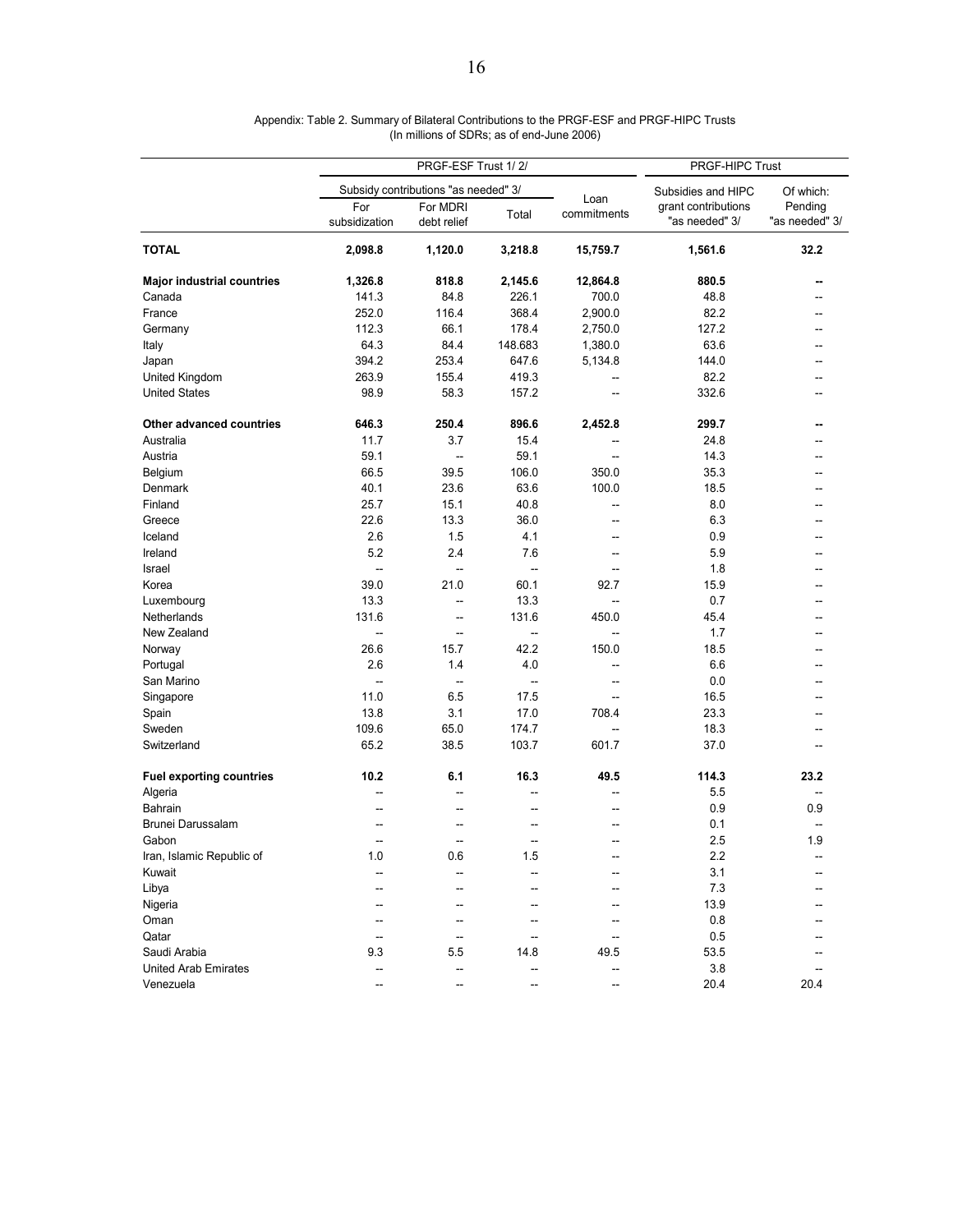|                                |                      | PRGF-ESF Trust 1/2/                  | PRGF-HIPC Trust    |                     |                                       |                           |
|--------------------------------|----------------------|--------------------------------------|--------------------|---------------------|---------------------------------------|---------------------------|
|                                |                      | Subsidy contributions "as needed" 3/ | Subsidies and HIPC | Of which:           |                                       |                           |
|                                | For<br>subsidization | For MDRI<br>debt relief              | Total<br>committed | Loan<br>commitments | grant contributions<br>"as needed" 3/ | Pending<br>"as needed" 3/ |
| Other developing countries     | 103.4                | 44.8                                 | 148.2              | 355.6               | 224.1                                 | 9.1                       |
| Argentina                      | 19.5                 | 11.5                                 | 31.0               | ц,                  | 16.2                                  | 6.4                       |
| Bangladesh                     | 0.6                  | 0.2                                  | 0.8                | $\sim$              | 1.7                                   |                           |
| <b>Barbados</b>                | $\sim$ $\sim$        | $\sim$                               | $\overline{a}$     | $\overline{a}$      | 0.4                                   | --                        |
| <b>Belize</b>                  | $\overline{a}$       | $\overline{\phantom{a}}$             | $\overline{a}$     | --                  | 0.3                                   |                           |
| Botswana                       | 1.0                  | 0.6                                  | 1.6                |                     | 5.7                                   |                           |
| Brazil                         | $\sim$               | $\sim$                               | L.                 | $\overline{a}$      | 15.0                                  |                           |
| Cambodia                       | $\ddotsc$            | $\ddotsc$                            | L.                 | Ц.                  | 0.0                                   |                           |
| Chile                          | 2.2                  | 1.3                                  | 3.5                | Ξ.                  | 4.4                                   |                           |
| China                          | 9.5                  | 4.2                                  | 13.7               | 200.0               | 19.7                                  |                           |
| Colombia                       | $\overline{a}$       | $\sim$                               | $\overline{a}$     | $\overline{a}$      | 0.9                                   |                           |
| Cyprus                         | $\overline{a}$       | $\sim$                               | --                 | --                  | 0.8                                   | $\overline{a}$            |
| Dominican Republic             | Ξ.                   | Ξ.                                   | −−                 | −−                  | 0.5                                   | 0.5                       |
| Egypt                          | 7.4                  | 4.3                                  | 11.7               | 155.6               | 1.3                                   | $\overline{a}$            |
| Fiji                           | $\overline{a}$       | $\sim$                               | Ξ.                 | Ξ.                  | 0.1                                   |                           |
| Ghana                          | $\overline{a}$       | $\overline{a}$                       | $\overline{a}$     | --                  | 0.5                                   | --                        |
| Grenada                        | ц.                   | $\overline{\phantom{a}}$             | ц,                 |                     | 0.1                                   | 0.1                       |
| India                          | 12.2                 | $\sim$                               | 12.2               | $\overline{a}$      | 22.9                                  | $\overline{a}$            |
| Indonesia                      | 3.6                  | 2.1                                  | 5.8                | ÷-                  | 8.2                                   | $\overline{a}$            |
| Jamaica                        | --                   | $\overline{a}$                       | --                 | -−                  | 2.7                                   |                           |
| Lebanon                        | Ξ.                   | $\sim$                               | ÷-                 | --                  | 0.4                                   | 0.4                       |
|                                | 19.0                 | 11.2                                 | 30.2               | $\overline{a}$      | 12.7                                  | $\sim$                    |
| Malaysia                       | L.                   |                                      | $\overline{a}$     |                     |                                       |                           |
| Maldives                       | 0.9                  | $\ddotsc$<br>0.5                     | 1.3                | Ξ.<br>۵.            | 0.0                                   | 0.0<br>$\overline{a}$     |
| Malta                          |                      |                                      |                    |                     | 1.1                                   |                           |
| Mauritius                      | --                   | $\sim$                               | $\overline{a}$     | $\overline{a}$      | 0.1                                   |                           |
| Mexico                         | $\overline{a}$       | $\sim$ $\sim$                        | $\overline{a}$     | $\overline{a}$      | 54.5                                  |                           |
| Micronesia, F. S.              | --                   | Ξ.                                   | Ξ.                 |                     | 0.0                                   |                           |
| Morocco                        | 5.4                  | 3.2                                  | 8.5                | $\overline{a}$      | 1.6                                   |                           |
| Pakistan                       | 2.2                  | 0.3                                  | 2.5                | $\overline{a}$      | 3.4                                   |                           |
| Paraguay                       | $\overline{a}$       | $\sim$                               | Ξ.                 | --                  | 0.1                                   |                           |
| Peru                           | Ξ.                   | ц.                                   |                    |                     | 2.5                                   |                           |
| Philippines                    | $\overline{a}$       | ٠.                                   | $\overline{a}$     | Ξ.                  | 6.7                                   |                           |
| Samoa                          | $\overline{a}$       | $\overline{a}$                       | $\overline{a}$     | $\overline{a}$      | 0.0                                   | $-$                       |
| South Africa                   | --                   | --                                   | <u></u>            | -−                  | 28.6                                  |                           |
| Sri Lanka                      |                      | ц.                                   | ц.                 | ц,                  | 0.6                                   |                           |
| St. Lucia                      | --                   |                                      |                    |                     | 0.1                                   |                           |
| St. Vincent and the Grenadines | Ξ.                   | Ξ.                                   | Ξ.                 | Ξ.                  | 0.1                                   |                           |
| Swaziland                      | Ξ.                   | Ξ.                                   | Ξ.                 | Ξ.                  | 0.0                                   |                           |
| Thailand                       | 7.5                  | 4.4                                  | 11.9               | Ξ.                  | 4.5                                   | $\overline{a}$            |
| Tonga                          | $\overline{a}$       | $\overline{\phantom{a}}$             | $\overline{a}$     | $\overline{a}$      | 0.0                                   | $\overline{a}$            |
| <b>Trinidad and Tobago</b>     | --                   | $\overline{\phantom{a}}$             | $\overline{a}$     | --                  | 1.6                                   | 1.6                       |
| Tunisia                        | 0.6                  | 0.3                                  | 0.9                | Ξ.                  | 1.5                                   |                           |
| Turkey                         | 11.2                 | $\sim$                               | 11.2               | $\overline{a}$      | $\overline{\phantom{a}}$              |                           |
| Uruguay                        | 0.8                  | 0.5                                  | 1.3                |                     | 2.2                                   | $\sim$                    |
| Vanuatu                        | $\overline{a}$       | $\overline{a}$                       | ÷-                 |                     | 0.1                                   | 0.1                       |
| Vietnam                        | Ξ.                   | $\sim$                               | ÷-                 | -−                  | 0.4                                   | $\overline{a}$            |

#### Appendix: Table 2. Summary of Bilateral Contributions to the PRGF-ESF and PRGF-HIPC Trusts (In millions of SDRs; as of end-June 2006)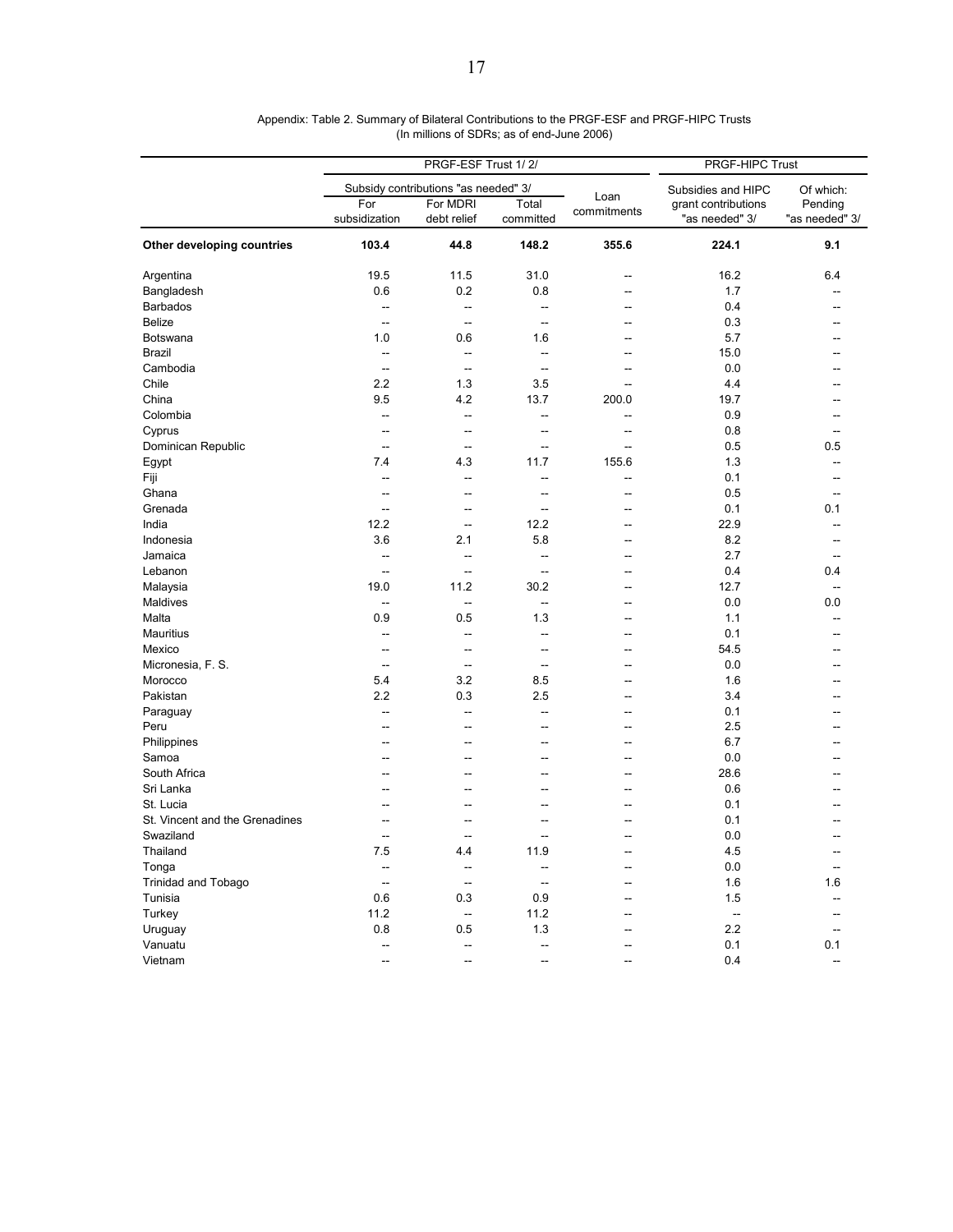|                                                                       |                      | PRGF-ESF Trust 1/2/                  | PRGF-HIPC Trust    |                     |                                       |                                        |
|-----------------------------------------------------------------------|----------------------|--------------------------------------|--------------------|---------------------|---------------------------------------|----------------------------------------|
|                                                                       |                      | Subsidy contributions "as needed" 3/ |                    |                     | Subsidies and HIPC                    | Of which:<br>Pending<br>"as needed" 3/ |
|                                                                       | For<br>subsidization | For MDRI debt<br>relief              | Total<br>committed | Loan<br>commitments | grant contributions<br>"as needed" 3/ |                                        |
| <b>Countries in transition</b>                                        | 12.1                 |                                      | 12.1               | --                  | 42.9                                  |                                        |
| Croatia                                                               |                      |                                      |                    |                     | 0.4                                   |                                        |
| Czech Republic                                                        | 12.1                 |                                      | 12.1               |                     | 4.1                                   |                                        |
| Estonia                                                               | $- -$                |                                      |                    |                     | 0.5                                   |                                        |
| Hungary                                                               | --                   |                                      |                    |                     | 6.0                                   |                                        |
| Latvia                                                                |                      |                                      |                    |                     | 1.0                                   |                                        |
| Poland                                                                | $- -$                |                                      |                    | --                  | 12.0                                  |                                        |
| <b>Russian Federation</b>                                             | --                   |                                      |                    |                     | 14.6                                  |                                        |
| Slovak Republic                                                       |                      |                                      |                    |                     | 4.0                                   |                                        |
| Slovenia                                                              |                      |                                      |                    |                     | 0.4                                   |                                        |
| Memorandum Item:<br><b>OPEC Fund for International</b><br>Development | --                   |                                      |                    | 37.0                |                                       |                                        |

#### Appendix: Table 2. Summary of Bilateral Contributions to the PRGF-ESF and PRGF-HIPC Trusts (In millions of SDRs; as of end-June 2006)

\* Less than SDR 5,000.

1/ Subsidy contributions of Bangladesh, Belgium, Czech Republic, India, Luxembourg, Netherlands, Saudi Arabia, Sweden, and Thailand are held in the PRGF Subsidy Account. Tunisia's contribution is held in both PRGF Subsidy Account and ESF Subsidy Account. All other countries' contributions are held in the PRGF-ESF Subsidy Account.

2/ Excludes the G-8 commitment of SDR 100 million in end-2005 NPV terms and new ESF subsidy contributions.

3/ Estimated values of total contributions include forthcoming contributions that are not yet received. The term "as needed" refers to the nominal sum of concessional assistance taking into account the profile of subsidy needs associated with PRGF lending and the provision of HIPC assistance, respectively.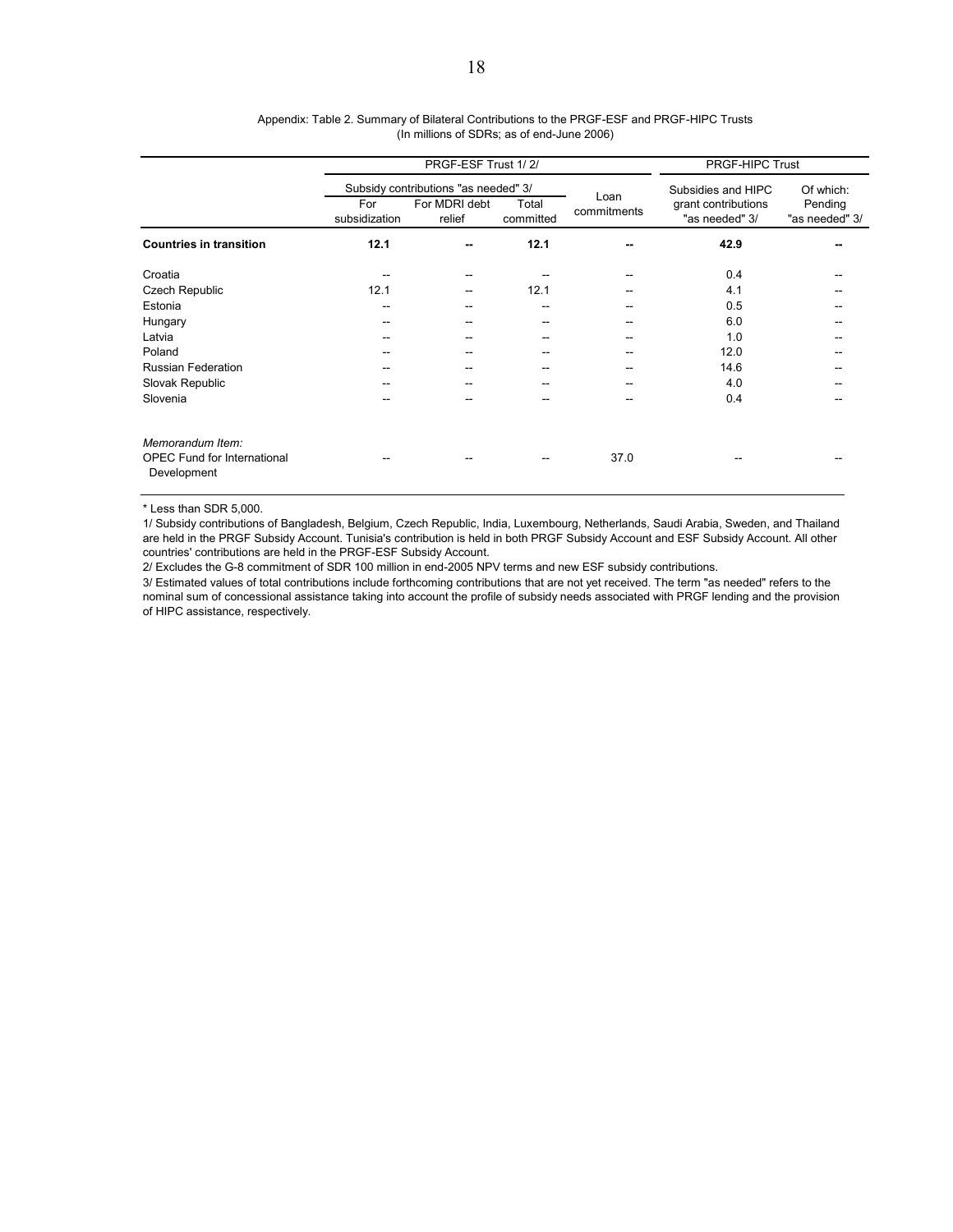|                                                | Effective date of<br>Vehicle 2/<br>agreement |                 |        | Deposit/Investment Amount | Interest<br>Rate         | Maturity  |                     |
|------------------------------------------------|----------------------------------------------|-----------------|--------|---------------------------|--------------------------|-----------|---------------------|
|                                                |                                              |                 | Agreed | Received                  | Outstanding              | (percent) | (years)             |
| <b>Austria</b>                                 |                                              |                 |        |                           |                          |           |                     |
| Austrian National Bank                         | Jun. 8, 1988                                 | Admin. Account  | 60.0   | 60.0                      | $\overline{a}$           | 0.5       | $5\frac{1}{2} - 10$ |
| <b>Austrian National Bank</b>                  | Apr. 19, 1994                                | Admin, Account  | 50.0   | 50.0                      | --                       | 0.5       | $5\frac{1}{2} - 10$ |
| <b>Belgium</b>                                 |                                              |                 |        |                           |                          |           |                     |
| National Bank of Belgium                       | Jun. 30, 1989                                | Admin, Account  | 100.0  | 100.0                     | --                       | 0.5       | 10                  |
| National Bank of Belgium                       | Apr. 21, 1994                                | Admin. Account  | 80.0   | 80.0                      | $\overline{a}$           | 0.5       | 10                  |
| <b>Botswana</b>                                |                                              |                 |        |                           |                          |           |                     |
| Bank of Botswana 3/4/                          | Jun. 30, 1994                                | Admin. Account  | 6.9    | 6.9                       | Ξ.                       | 2.0       | 10                  |
| Chile                                          |                                              |                 |        |                           |                          |           |                     |
| Banco Central de Chile                         | Aug. 24, 1994                                | Admin, Account  | 15.0   | 15.0                      | --                       | 0.5       | 5                   |
| Greece                                         |                                              |                 |        |                           |                          |           |                     |
| <b>Bank of Greece</b>                          | Nov. 30, 1988                                | Admin, Account  | 35.0   | 35.0                      | $\overline{a}$           | 0.5       | $5\frac{1}{2} - 10$ |
| <b>Bank of Greece</b>                          | Apr. 22, 1994                                | Admin. Account  | 35.0   | 35.0                      | $\overline{a}$           | 0.5       | $5\frac{1}{2} - 10$ |
| Indonesia                                      |                                              |                 |        |                           |                          |           |                     |
| Bank Indonesia 5/                              | Jun. 23, 1994                                | Admin. Account  | 25.0   | 25.0                      | Ξ.                       | --        | 10                  |
| Iran, Islamic Republic of                      |                                              |                 |        |                           |                          |           |                     |
| Central Bank of Iran                           | May 24, 1994                                 | Admin, Account  | 5.0    | 5.0                       | $\overline{a}$           | 0.5       | 10                  |
| Malaysia                                       |                                              |                 |        |                           |                          |           |                     |
| Bank Negara Malaysia                           | May 17, 1988                                 | Subsidy Account | 40.0   | 40.0                      | Ξ.                       | 0.5       | 10                  |
| Bank Negara Malaysia 4/                        | Jun. 30, 1994                                | Subsidy Account | 40.0   | 40.0                      | --                       | 2.0       | 10                  |
| <b>Malta</b>                                   |                                              |                 |        |                           |                          |           |                     |
| Central Bank of Malta                          | Dec. 13, 1989                                | Subsidy Account | 1.4    | 1.4                       |                          | 0.5       | 13                  |
| Central Bank of Malta                          | May 27, 1994                                 | PRGF-ESF        | 1.4    | 1.4                       | 1.4                      | 0.5       | 13                  |
|                                                |                                              | Subsidy Account |        |                           |                          |           |                     |
| Pakistan                                       |                                              | PRGF-ESF        | 10.0   | 8.7                       | 8.7                      | 0.5       | 16                  |
| State Bank of Pakistan 6/                      | Apr. 21, 1994                                | Subsidy Account |        |                           |                          |           |                     |
|                                                |                                              |                 |        |                           |                          |           |                     |
| Portugal<br>Banco do Portugal                  | May 5, 1994                                  | Admin. Account  | 13.1   | 13.1                      | 2.6                      | 0.5       | $6 - 10$            |
|                                                |                                              |                 |        |                           |                          |           |                     |
| Saudi Arabia<br>The Saudi Fund for Development | April 11, 2006                               | <b>PRGF-ESF</b> | 38.2   | 38.2                      | 38.2                     | 0.5       | 15%                 |
|                                                |                                              | Subsidy Account |        |                           |                          |           |                     |
| Singapore                                      |                                              |                 |        |                           |                          |           |                     |
| Monetary Authority of Singapore                | Nov. 4, 1988                                 | Subsidy Account | 40.0   | 40.0                      | $\overline{a}$           | 2.0       | 10                  |
| Monetary Authority of Singapore 4/             | May 20, 1994                                 | Subsidy Account | 40.0   | 40.0                      | --                       | 2.0       | 10                  |
| Spain                                          |                                              |                 |        |                           |                          |           |                     |
| Government of Spain 7/                         | Feb. 8, 1995                                 | PRGF-ESF        | 60.3   | 22.2                      | 22.2                     | 0.5       | 10                  |
|                                                |                                              | Subsidy Account |        |                           |                          |           |                     |
| <b>Thailand</b>                                |                                              |                 |        |                           |                          |           |                     |
| <b>Bank of Thailand</b>                        | Jun. 14, 1988                                | Subsidy Account | 20.0   | 20.0                      | Ξ.                       | 2.0       | 10                  |
| <b>Bank of Thailand</b>                        | Apr. 22, 1994                                | Subsidy Account | 40.0   | 40.0                      | $\overline{\phantom{a}}$ | 2.0       | 10                  |
| <b>Tunisia</b>                                 |                                              |                 |        |                           |                          |           |                     |
| Banque Centrale de Tunisie 8/                  | May 4, 1994                                  | Subsidy Account | 3.6    | 3.6                       | Ξ.                       | 0.5       | 10                  |
| Uruguay                                        |                                              |                 |        |                           |                          |           |                     |
| Banco Central del Uruguay 9/                   | Jul. 7, 1994                                 | Subsidy Account | 7.2    | 7.2                       | $\overline{a}$           |           | 10                  |
|                                                |                                              |                 |        |                           |                          |           |                     |
| Total                                          |                                              |                 | 767.0  | 727.6                     | 73.1                     |           |                     |

| Appendix: Table 3. PRGF-ESF Trust-Subsidy Agreements 1/            |  |
|--------------------------------------------------------------------|--|
| (In millions of SDRs, unless otherwise noted; as of end-June 2006) |  |

1/ Subsidy contributions to the PRGF-ESF Trust result from the difference between the investment income on contributions and the below market rate of interest paid to contributors.

2/ In January 2006, the original PRGF Subsidy Account was renamed as the PRGF-ESF Subsidy Account, and two new subsidy accounts, the ESF Subsidy Account and the PRGF Subsidy Account, were established. For deposits/investments that have not yet expired, the current name of the account is presented. For deposits/investments that have been repaid, the old name of Subsidy Account is kept.

3/ Equivalent of US\$10 million (at the exchange rate of June 29, 1994).

4/ The Fund made early repayments to Botswana, Malaysia, and Singapore on March 1, 2004.

5/ Interest rate paid is equivalent to the return on investment by the Fund on this deposit (net of any costs), less 2.0 percent per annum. If the interest rate obtained is less than 2.0 per annum, the deposit shall bear zero interest.

6/ All the deposits will be repaid together at the end of sixteen years after the date of the first deposit.

7/ The investment coincides with the repayment of each of the first nine (out of ten) semiannual installments of a drawing of the PRGF Trust loan of SDR 67 million from the Government of Spain (the Instituto de Crédito Oficial).

8/ Equivalent of US\$5 million (at the exchange rate of May 11, 1994).

9/ Interest rate paid is equivalent to the return on this investment by the Fund (net of any costs), less 2.6 percent per annum. If the interest rate obtained by the Fund is 2.6 percent per annum or less, the investment shall bear zero interest.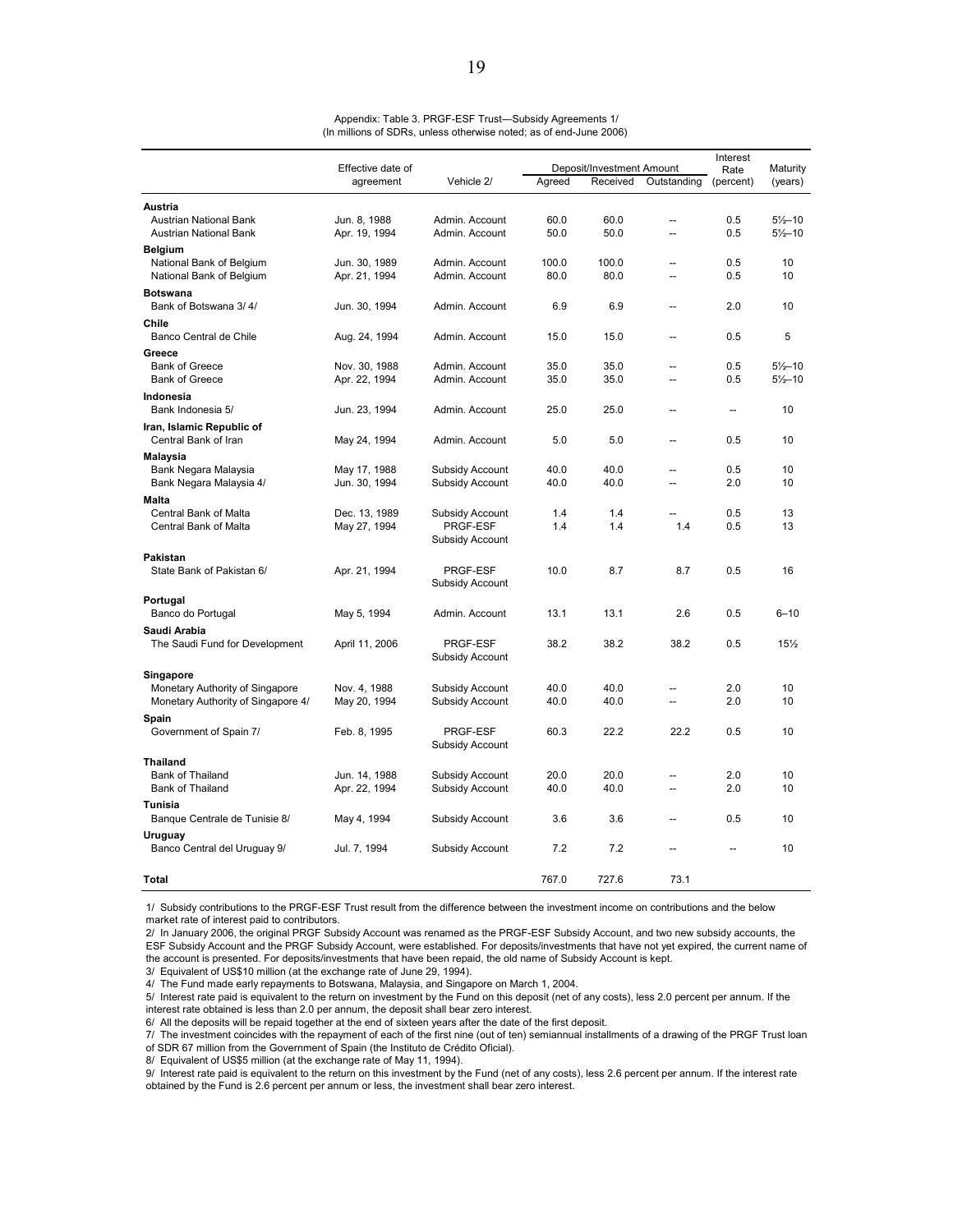| Appendix: Table 4. PRGF-ESF Trust-Loan Agreements |
|---------------------------------------------------|
| (In millions of SDRs: as of end-June 2006)        |

|                                                                                              |                                |                                        |                     | Amount Disbursed   |                             | Early repayment               |                       |
|----------------------------------------------------------------------------------------------|--------------------------------|----------------------------------------|---------------------|--------------------|-----------------------------|-------------------------------|-----------------------|
|                                                                                              | Effective date<br>of agreement | <b>Expiration date</b><br>for drawings | Loan<br>commitments | Amount             | In percent of<br>commitment | related to the<br><b>MDRI</b> | Amount<br>outstanding |
| <b>Belgium</b><br>National Bank of Belgium 1/                                                | Jul. 2, 1999                   | Dec. 31, 2009                          | 350.0               | 242.3              | 69.2                        | 87.9                          | 146.3                 |
| Canada                                                                                       |                                |                                        |                     |                    |                             |                               |                       |
| Government of Canada                                                                         | Feb. 22, 1989                  | Dec. 31, 1997                          | 300.0               | 300.0              | 100.0                       | 16.1                          |                       |
| Government of Canada                                                                         | May 9, 1995                    | Dec. 31, 2005                          | 400.0               | 400.0              | 100.0                       | 110.1                         | 219.0                 |
| China                                                                                        |                                |                                        |                     |                    |                             |                               |                       |
| Government of China 1/                                                                       | Jul. 05, 1994                  | Dec. 31, 2009                          | 200.0               | 155.6              | 77.8                        | 37.7                          | 74.8                  |
| <b>Denmark</b>                                                                               |                                |                                        |                     |                    |                             |                               |                       |
| National Bank of Denmark                                                                     | May 3, 2000                    | Dec. 31, 2003                          | 100.0               | 100.0              | 100.0                       | 31.9                          | 68.1                  |
| Egypt                                                                                        |                                |                                        |                     |                    |                             |                               |                       |
| Central Bank of Egypt 1/                                                                     | Jun. 13, 1994                  | Dec. 31, 2009                          | 155.6               | 100.0              | 64.3                        | 21.9                          | 37.3                  |
|                                                                                              |                                |                                        |                     |                    |                             |                               |                       |
| <b>France</b>                                                                                |                                |                                        |                     |                    |                             |                               |                       |
| Agence Française de Développement 2/                                                         | Apr. 05, 1988                  | Dec. 31, 1997                          | 800.0               | 800.0              | 100.0                       | $\overline{\phantom{a}}$      | 7.3                   |
| Agence Française de Développement 2/<br>Agence Française de Développement 1/2/               | Jan. 03, 1995<br>Dec. 17, 1999 | Dec. 31, 2005<br>Dec. 31, 2009         | 750.0<br>1,350.0    | 750.0<br>447.8     | 100.0<br>33.2               | Ξ.<br>376.1                   | 502.3<br>71.7         |
|                                                                                              |                                |                                        |                     |                    |                             |                               |                       |
| Germany                                                                                      |                                |                                        |                     |                    |                             |                               |                       |
| Kreditanstalt für Wiederaufbau<br>Kreditanstalt für Wiederaufbau                             | Mar. 31, 1989                  | Dec. 31, 1997                          | 700.0<br>700.0      | 700.0<br>700.0     | 100.0<br>100.0              | 19.7                          | 4.3<br>242.6          |
| Kreditanstalt für Wiederaufbau 1/                                                            | May 17, 1995<br>Jun. 19, 2000  | Dec. 31, 2005<br>Dec. 31, 2009         | 1,350.0             | 332.7              | 24.6                        | 313.0<br>180.6                | 152.1                 |
|                                                                                              |                                |                                        |                     |                    |                             |                               |                       |
| Italy                                                                                        |                                |                                        |                     |                    |                             |                               |                       |
| Bank of Italy 3/<br>Bank of Italy 3/                                                         | Oct. 04, 1990                  | Dec. 31, 1997<br>Dec. 31, 2005         | 370.0<br>210.0      | 370.0<br>210.0     | 100.0<br>100.0              | 11.7<br>170.9                 |                       |
| Bank of Italy 1/                                                                             | May. 29, 1998<br>Mar. 1, 2000  | Dec. 31, 2009                          | 800.0               | 497.9              | 62.2                        | 63.5                          | 434.5                 |
|                                                                                              |                                |                                        |                     |                    |                             |                               |                       |
| Japan                                                                                        |                                |                                        | 2,200.0             |                    | 100.0                       |                               | 35.5                  |
| Japan Bank for International Cooperation 4/<br>Japan Bank for International Cooperation 1/4/ | Apr. 12, 1988<br>Oct. 05, 1994 | Dec. 31, 1997<br>Dec. 31, 2009         | 2,934.8             | 2,200.0<br>2,511.0 | 85.6                        | Ξ.                            | 2,089.1               |
|                                                                                              |                                |                                        |                     |                    |                             |                               |                       |
| Korea<br>Bank of Korea                                                                       | Apr. 20 1989                   |                                        | 65.0                | 65.0               | 100.0                       |                               |                       |
| <b>Bank of Korea</b>                                                                         | Jun. 20, 1994                  | Dec. 31, 1997<br>Dec. 31, 2005         | 27.7                | 27.7               | 100.0                       | 0.3<br>6.5                    | 13.7                  |
|                                                                                              |                                |                                        |                     |                    |                             |                               |                       |
| <b>Netherlands</b>                                                                           |                                |                                        |                     |                    |                             |                               |                       |
| Bank of the Netherlands 1/                                                                   | Sep. 29, 1999                  | Dec. 31, 2009                          | 450.0               | 168.8              | 37.5                        | 55.2                          | 113.6                 |
| Norway                                                                                       |                                |                                        |                     |                    |                             |                               |                       |
| Bank of Norway                                                                               | Apr. 14, 1988                  | Dec. 31, 1997                          | 90.0                | 90.0               | 100.0                       | 2.7                           |                       |
| Bank of Norway                                                                               | Jun. 16, 1994                  | Dec. 31, 2005                          | 60.0                | 60.0               | 100.0                       | 10.7                          | 25.4                  |
| OPEC Fund for International Development 5/                                                   | Dec. 20, 1994                  | Dec. 31, 2005                          | 37.0                | 37.0               | 100.0                       | 7.9                           | 18.9                  |
| Spain                                                                                        |                                |                                        |                     |                    |                             |                               |                       |
| Bank of Spain 6/                                                                             | Jun. 20, 1988                  | Jun. 30, 1993                          | 216.4               | 216.4              | 100.0                       | --                            |                       |
| Government of Spain                                                                          | Feb. 08, 1995                  | Dec. 31, 2005                          | 67.0                | 67.0               | 100.0                       |                               | 44.8                  |
| Bank of Spain 1/                                                                             | Feb. 14, 2000                  | Dec. 31, 2009                          | 425.0               | 144.2              | 33.9                        | 41.4                          | 102.8                 |
| Switzerland                                                                                  |                                |                                        |                     |                    |                             |                               |                       |
| Swiss Confederation 7/                                                                       | Dec. 23, 1988                  | Dec. 31, 1997                          | 200.0               | 200.0              | 100.0                       |                               |                       |
| Swiss National Bank 1/                                                                       | Jun. 22, 1995                  | Dec. 31, 2009                          | 401.7               | 207.5              | 51.7                        | 44.7                          | 94.1                  |
| Subtotal                                                                                     |                                |                                        | 15,710.2            | 12,101.1           | 77.0                        | 1,610.5                       | 4,498.1               |
|                                                                                              |                                |                                        |                     |                    |                             |                               |                       |
| <b>Associated Agreement -</b>                                                                |                                |                                        |                     |                    |                             |                               |                       |
| Saudi Fund for Development (SFD)                                                             | Feb. 27, 1989                  | 8/                                     | 49.5                | 49.5               | 100.0                       |                               |                       |
| Total Loan and Associated Loan Agreements 9/                                                 |                                |                                        | 15.759.7            | 12,150.6           | 77.1                        | 1.610.5                       | 4.498.1               |

1/ Including additional loan commitments for interim PRGF operations.

2/ Before April 17, 1998, known as Caisse Française de Développement.

3/ In late 1999, the Bank of Italy replaced the Ufficio Italiano dei Cambi as lender to the PRGF Trust.

4/ On October 1, 1999, the Export-Import Bank of Japan merged with the Overseas Economic Cooperation Fund and became the Japan Bank for International Cooperation.

5/ The loan commitment is for the SDR equivalent of US\$50 million.

6/ The original loan commitment of the Bank of Spain was SDR 220 million; however, only SDR 216.4 million was drawn and disbursed by the expiration date for drawings.

7/ The full loan commitment of SDR 200 million was drawn in January 1989; this amount was fully disbursed to borrowers by March 1994.

8/ On August 26, 1998, the SFD indicated that it did not intend to make further loans in association with the PRGF.

9/ Any mismatch of outstanding resources between the amount owed by PRGF borrowers and the amount owed to PRGF lenders arises because of mismatches in timing between drawdowns from lenders to the Trust and disbursements of PRGF loans to borrowers.